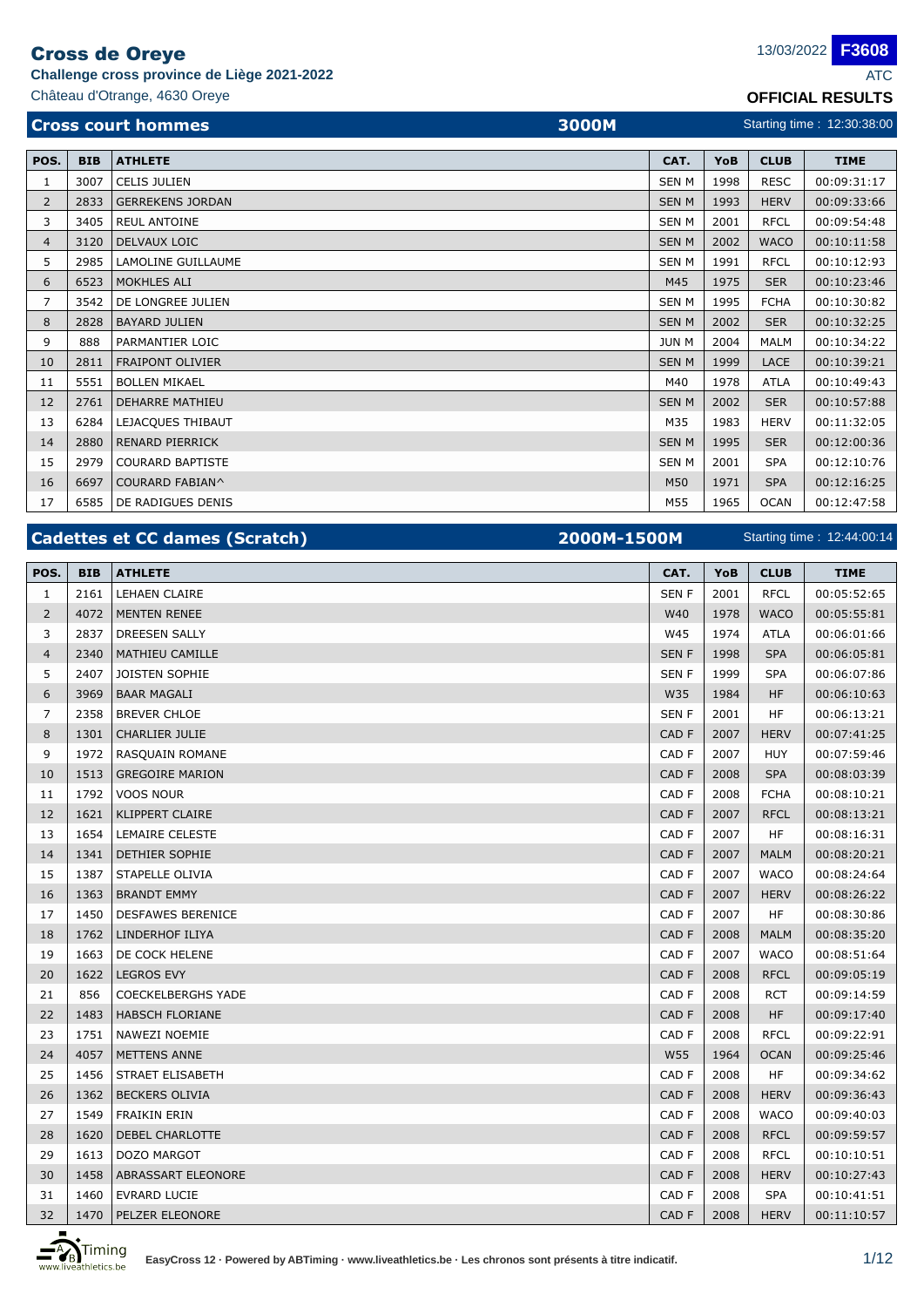**Challenge cross province de Liège 2021-2022** ATC

Starting time : \_\_:\_\_:

|                | Château d'Otrange, 4630 Oreye<br><b>OFFICIAL RESULTS</b> |                                       |       |      |             |                             |  |  |
|----------------|----------------------------------------------------------|---------------------------------------|-------|------|-------------|-----------------------------|--|--|
|                |                                                          | <b>Cadettes dames</b><br><b>2000M</b> |       |      |             | Starting time : __:__:__:__ |  |  |
| POS.           | <b>BIB</b>                                               | <b>ATHLETE</b>                        | CAT.  | YoB  | <b>CLUB</b> | <b>TIME</b>                 |  |  |
| $\mathbf{1}$   | 1301                                                     | <b>CHARLIER JULIE</b>                 | CAD F | 2007 | <b>HERV</b> | 00:07:41:25                 |  |  |
| 2              | 1972                                                     | RASQUAIN ROMANE                       | CAD F | 2007 | <b>HUY</b>  | 00:07:59:46                 |  |  |
| 3              | 1513                                                     | <b>GREGOIRE MARION</b>                | CAD F | 2008 | <b>SPA</b>  | 00:08:03:39                 |  |  |
| $\overline{4}$ | 1792                                                     | <b>VOOS NOUR</b>                      | CAD F | 2008 | <b>FCHA</b> | 00:08:10:21                 |  |  |
| 5              | 1621                                                     | KLIPPERT CLAIRE                       | CAD F | 2007 | <b>RFCL</b> | 00:08:13:21                 |  |  |
| 6              | 1654                                                     | <b>LEMAIRE CELESTE</b>                | CAD F | 2007 | <b>HF</b>   | 00:08:16:31                 |  |  |
| $\overline{7}$ | 1341                                                     | DETHIER SOPHIE                        | CAD F | 2007 | <b>MALM</b> | 00:08:20:21                 |  |  |
| 8              | 1387                                                     | STAPELLE OLIVIA                       | CAD F | 2007 | <b>WACO</b> | 00:08:24:64                 |  |  |
| 9              | 1363                                                     | <b>BRANDT EMMY</b>                    | CAD F | 2007 | <b>HERV</b> | 00:08:26:22                 |  |  |
| 10             | 1450                                                     | <b>DESFAWES BERENICE</b>              | CAD F | 2007 | <b>HF</b>   | 00:08:30:86                 |  |  |
| 11             | 1762                                                     | LINDERHOF ILIYA                       | CAD F | 2008 | <b>MALM</b> | 00:08:35:20                 |  |  |
| 12             | 1663                                                     | DE COCK HELENE                        | CAD F | 2007 | <b>WACO</b> | 00:08:51:64                 |  |  |
| 13             | 1622                                                     | <b>LEGROS EVY</b>                     | CAD F | 2008 | <b>RFCL</b> | 00:09:05:19                 |  |  |
| 14             | 856                                                      | <b>COECKELBERGHS YADE</b>             | CAD F | 2008 | <b>RCT</b>  | 00:09:14:59                 |  |  |
| 15             | 1483                                                     | <b>HABSCH FLORIANE</b>                | CAD F | 2008 | <b>HF</b>   | 00:09:17:40                 |  |  |
| 16             | 1751                                                     | <b>NAWEZI NOEMIE</b>                  | CAD F | 2008 | <b>RFCL</b> | 00:09:22:91                 |  |  |
| 17             | 1456                                                     | STRAET ELISABETH                      | CAD F | 2008 | <b>HF</b>   | 00:09:34:62                 |  |  |
| 18             | 1362                                                     | <b>BECKERS OLIVIA</b>                 | CAD F | 2008 | <b>HERV</b> | 00:09:36:43                 |  |  |
| 19             | 1549                                                     | <b>FRAIKIN ERIN</b>                   | CAD F | 2008 | <b>WACO</b> | 00:09:40:03                 |  |  |
| 20             | 1620                                                     | DEBEL CHARLOTTE                       | CAD F | 2008 | <b>RFCL</b> | 00:09:59:57                 |  |  |
| 21             | 1613                                                     | DOZO MARGOT                           | CAD F | 2008 | <b>RFCL</b> | 00:10:10:51                 |  |  |
| 22             | 1458                                                     | ABRASSART ELEONORE                    | CAD F | 2008 | <b>HERV</b> | 00:10:27:43                 |  |  |

### **Cross court dames 1500M Cross court dames**

| POS.           | <b>BIB</b> | <b>ATHLETE</b>         | CAT.        | YoB  | <b>CLUB</b> | <b>TIME</b> |
|----------------|------------|------------------------|-------------|------|-------------|-------------|
|                | 2161       | <b>LEHAEN CLAIRE</b>   | <b>SENF</b> | 2001 | <b>RFCL</b> | 00:05:52:65 |
| 2              | 4072       | <b>MENTEN RENEE</b>    | W40         | 1978 | <b>WACO</b> | 00:05:55:81 |
| 3              | 2837       | <b>DREESEN SALLY</b>   | W45         | 1974 | <b>ATLA</b> | 00:06:01:66 |
| $\overline{4}$ | 2340       | <b>MATHIEU CAMILLE</b> | <b>SENF</b> | 1998 | <b>SPA</b>  | 00:06:05:81 |
| 5              | 2407       | JOISTEN SOPHIE         | SEN F       | 1999 | <b>SPA</b>  | 00:06:07:86 |
| 6              | 3969       | <b>BAAR MAGALI</b>     | W35         | 1984 | <b>HF</b>   | 00:06:10:63 |
|                | 2358       | <b>BREVER CHLOE</b>    | SEN F       | 2001 | <b>HF</b>   | 00:06:13:21 |
| 8              | 4057       | <b>METTENS ANNE</b>    | W55         | 1964 | <b>OCAN</b> | 00:09:25:46 |

23 | 1460 | EVRARD LUCIE | CAD F | 2008 | SPA | 00:10:41:51 24 1470 PELZER ELEONORE 2008 | HERV 00:11:10:57

### **Cadets hommes 2500M** 12:58:09:97 Starting time :

| POS.           | <b>BIB</b> | <b>ATHLETE</b>             | CAT.  | <b>YoB</b> | <b>CLUB</b> | <b>TIME</b> |
|----------------|------------|----------------------------|-------|------------|-------------|-------------|
| 1              | 1594       | <b>HOLPER JAN</b>          | CAD M | 2007       | <b>HF</b>   | 00:08:49:00 |
| 2              | 1565       | <b>COLLETTE FRANCOIS</b>   | CAD M | 2007       | <b>RFCL</b> | 00:08:50:74 |
| 3              | 1307       | <b>JEUKENNE HUGO</b>       | CAD M | 2007       | <b>HERV</b> | 00:08:52:61 |
| $\overline{4}$ | 1471       | <b>LAMATTINA LUCAS</b>     | CAD M | 2007       | <b>FAC</b>  | 00:08:54:46 |
| 5              | 1445       | <b>STRAET NICOLAS</b>      | CAD M | 2007       | <b>HF</b>   | 00:09:03:05 |
| 6              | 1568       | <b>REUL ARTHUR</b>         | CAD M | 2007       | <b>RFCL</b> | 00:09:06:84 |
| 7              | 1395       | <b>KAISER CHARLES</b>      | CAD M | 2007       | <b>HERV</b> | 00:09:17:93 |
| 8              | 1406       | <b>GRAULICH SIMON</b>      | CAD M | 2008       | <b>WACO</b> | 00:09:23:34 |
| 9              | 1362       | <b>VANDERPOORTEN LOUIS</b> | CAD M | 2007       | <b>WACO</b> | 00:09:24:65 |
| 10             | 1346       | <b>DEVEL ADRIEN</b>        | CAD M | 2007       | <b>HF</b>   | 00:09:26:28 |
| 11             | 1328       | <b>MULLER YANNIS</b>       | CAD M | 2008       | <b>MALM</b> | 00:09:38:72 |
| 12             | 1444       | <b>JORTAY ROBIN</b>        | CAD M | 2008       | <b>HF</b>   | 00:09:42:19 |
| 13             | 1561       | <b>VAN GANS YOUNES</b>     | CAD M | 2007       | <b>RFCL</b> | 00:09:47:34 |

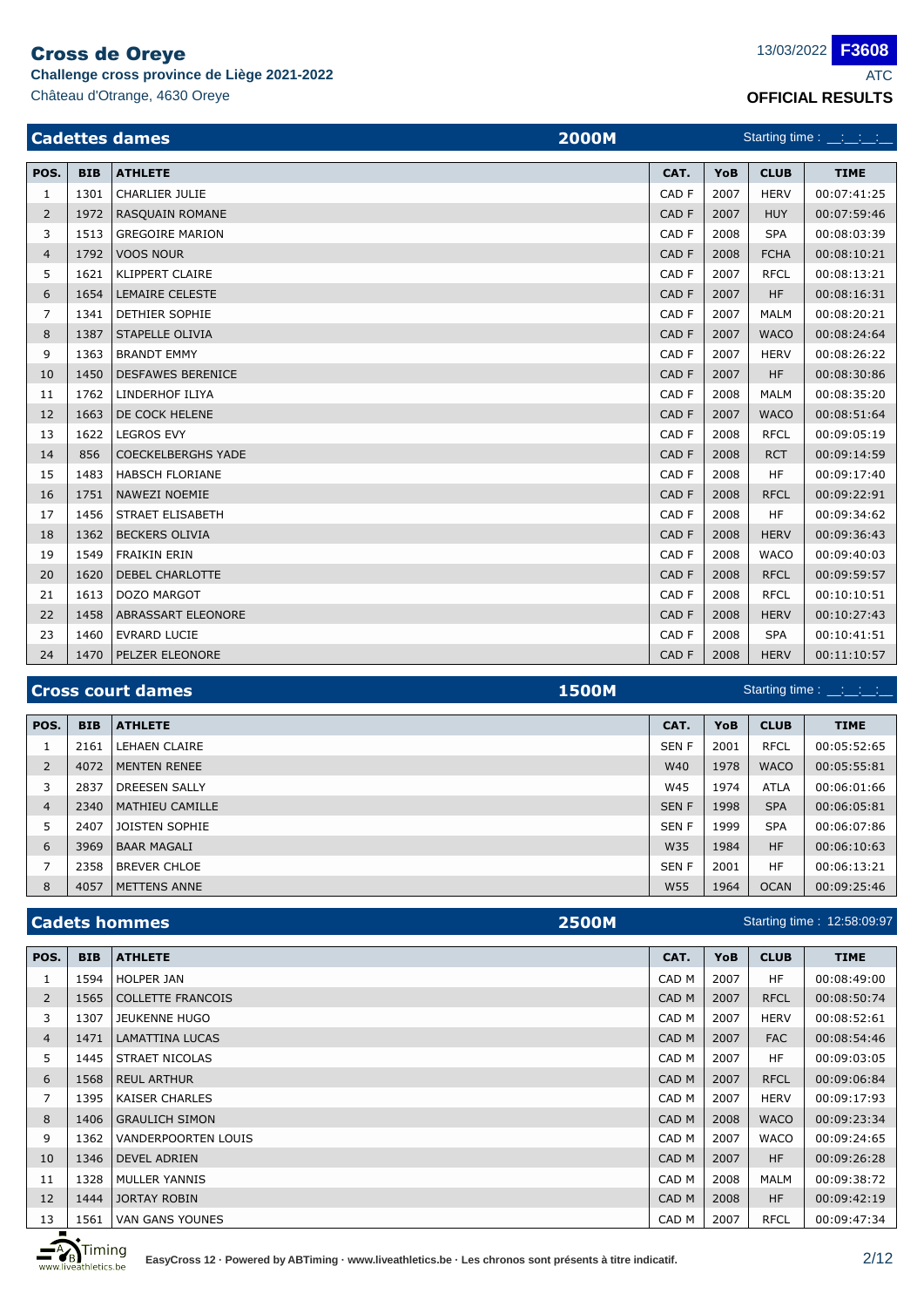**Challenge cross province de Liège 2021-2022** ATC

Château d'Otrange, 4630 Oreye **OFFICIAL RESULTS**

|      | <b>Cadets hommes</b><br><b>2500M</b> |                           |                  | Starting time: 12:58:09:97 |             |             |  |
|------|--------------------------------------|---------------------------|------------------|----------------------------|-------------|-------------|--|
| POS. | <b>BIB</b>                           | <b>ATHLETE</b>            | CAT.             | YoB                        | <b>CLUB</b> | <b>TIME</b> |  |
| 14   | 1528                                 | VAN DER WERFF TOM         | CAD <sub>M</sub> | 2008                       | <b>SPA</b>  | 00:10:05:76 |  |
| 15   | 1363                                 | LAMBRECHT ADRIEN          | CAD M            | 2008                       | <b>WACO</b> | 00:10:09:07 |  |
| 16   | 1378                                 | <b>FAGNAN POLIS SIMON</b> | CAD <sub>M</sub> | 2008                       | <b>SER</b>  | 00:10:14:28 |  |
| 17   | 1748                                 | <b>HAVARD FLORIAN</b>     | CAD M            | 2007                       | <b>SPA</b>  | 00:10:16:82 |  |
| 18   | 1807                                 | <b>IMAGIS MAXIME</b>      | CAD <sub>M</sub> | 2008                       | <b>HF</b>   | 00:10:23:47 |  |
| 19   | 1727                                 | MILASLI ALI               | CAD M            | 2007                       | <b>RFCL</b> | 00:10:28:24 |  |
| 20   | 1501                                 | <b>GUAY NORMAN</b>        | CAD <sub>M</sub> | 2008                       | <b>FCHA</b> | 00:10:29:88 |  |

|                |            | <b>Scolaires hommes</b><br>4000M   |                  | Starting time: 13:13:52:70 |             |             |  |
|----------------|------------|------------------------------------|------------------|----------------------------|-------------|-------------|--|
| POS.           | <b>BIB</b> | <b>ATHLETE</b>                     | CAT.             | YoB                        | <b>CLUB</b> | <b>TIME</b> |  |
|                | 3298       | <b>GEADA DA SILVA ANDRE NATHAN</b> | SCO M            | 2005                       | <b>WACO</b> | 00:13:44:31 |  |
| 2              | 3145       | <b>FROIDMONT ANTONIN</b>           | SCO <sub>M</sub> | 2006                       | <b>WACO</b> | 00:14:22:79 |  |
| 3              | 3420       | PEETERS LUCIEN                     | SCO <sub>M</sub> | 2006                       | <b>SPA</b>  | 00:14:42:31 |  |
| $\overline{4}$ | 3138       | <b>DEJALLE SACHA</b>               | SCO <sub>M</sub> | 2005                       | <b>HF</b>   | 00:15:03:79 |  |
| 5              | 3278       | <b>BONHOMME HUGO</b>               | SCO M            | 2006                       | <b>RFCL</b> | 00:15:12:51 |  |
| 6              | 3210       | <b>VELAZQUEZ SAEZ TANGUY</b>       | SCO <sub>M</sub> | 2006                       | <b>FAC</b>  | 00:15:22:46 |  |
| 7              | 3101       | MONSEZ BASTIEN                     | SCO M            | 2005                       | <b>HERV</b> | 00:15:35:41 |  |
| 8              | 3456       | <b>KALUT ANTOINE</b>               | SCO <sub>M</sub> | 2005                       | <b>FCHA</b> | 00:16:07:63 |  |
| 9              | 3516       | <b>KALUT PIERRE</b>                | SCO <sub>M</sub> | 2005                       | <b>FCHA</b> | 00:16:53:64 |  |
| 10             | 3147       | <b>VAN HERPEN TRISTAN</b>          | SCO <sub>M</sub> | 2005                       | <b>RFCL</b> | 00:17:07:67 |  |

| <b>Cross long JSM hommes (Scratch)</b> |            |                          | 7000M-8500M  |      |             | Starting time: 13:39:29:48 |  |  |
|----------------------------------------|------------|--------------------------|--------------|------|-------------|----------------------------|--|--|
| POS.                                   | <b>BIB</b> | <b>ATHLETE</b>           | CAT.         | YoB  | <b>CLUB</b> | <b>TIME</b>                |  |  |
| $\mathbf{1}$                           | 7066       | VAN DER WERFF FRITS^     | M35          | 1986 | <b>SPA</b>  | 00:26:07:09                |  |  |
| $\overline{2}$                         | 7073       | <b>VANHEES JEAN</b>      | M35          | 1986 | <b>FCHA</b> | 00:26:12:06                |  |  |
| 3                                      | 802        | <b>RENETTE WILLIAM</b>   | <b>JUN M</b> | 2003 | <b>FAC</b>  | 00:26:14:92                |  |  |
| 4                                      | 6612       | <b>FRISON DAVID</b>      | M45          | 1976 | <b>HUY</b>  | 00:26:44:63                |  |  |
| 5                                      | 6523       | MOKHLES ALI              | M45          | 1975 | <b>SER</b>  | 00:26:47:48                |  |  |
| 6                                      | 6524       | <b>ARGENTO ANAEL</b>     | M35          | 1985 | <b>SER</b>  | 00:27:13:81                |  |  |
| 7                                      | 6426       | <b>ESSABRI YOANN</b>     | M35          | 1985 | <b>SER</b>  | 00:27:25:25                |  |  |
| 8                                      | 6735       | <b>KLARZYNSKI DANIEL</b> | M35          | 1985 | <b>SER</b>  | 00:27:32:34                |  |  |
| 9                                      | 2992       | <b>HUSTIN VALERE</b>     | <b>SEN M</b> | 1993 | <b>WACO</b> | 00:28:04:92                |  |  |
| 10                                     | 6739       | DELCHAMBRE FREDERIC      | M45          | 1973 | <b>SER</b>  | 00:28:21:71                |  |  |
| 11                                     | 2931       | <b>CAELEN FLORENT</b>    | <b>SENM</b>  | 1989 | <b>ATC</b>  | 00:28:26:76                |  |  |
| 12                                     | 6802       | <b>GALET DAMIEN</b>      | M35          | 1985 | <b>HUY</b>  | 00:28:32:42                |  |  |
| 13                                     | 6572       | KAYIHURA JEAN-IDES       | M35          | 1983 | <b>SPA</b>  | 00:28:36:98                |  |  |
| 14                                     | 756        | VOS LOUIS                | <b>JUN M</b> | 2004 | <b>HF</b>   | 00:28:53:39                |  |  |
| 15                                     | 2910       | <b>HENDRICKS VICTOR</b>  | <b>SENM</b>  | 2000 | <b>MALM</b> | 00:29:04:43                |  |  |
| 16                                     | 6431       | THOMASSIN THIBAUT        | M40          | 1981 | <b>SER</b>  | 00:29:05:69                |  |  |
| 17                                     | 3530       | <b>ROBERT PIERRE</b>     | <b>SENM</b>  | 2000 | <b>FAC</b>  | 00:29:10:58                |  |  |
| 18                                     | 6836       | DELBECQ SALOMON          | M35          | 1985 | <b>SER</b>  | 00:29:13:49                |  |  |
| 19                                     | 6595       | <b>ROBERT YVES</b>       | M50          | 1970 | <b>HUY</b>  | 00:29:59:67                |  |  |
| 20                                     | 6385       | PIETTE OLIVIER           | M40          | 1977 | <b>HF</b>   | 00:30:07:96                |  |  |
| 21                                     | 2982       | <b>RAUW FRANCIS</b>      | <b>SENM</b>  | 1992 | <b>LACE</b> | 00:30:47:98                |  |  |
| 22                                     | 3120       | DELVAUX LOIC             | <b>SENM</b>  | 2002 | <b>WACO</b> | 00:31:13:56                |  |  |
| 23                                     | 2770       | <b>JENNEN THOMAS</b>     | <b>SENM</b>  | 2002 | <b>RFCL</b> | 00:31:54:25                |  |  |
| 24                                     | 6546       | DENEUMOSTIER JEREMIE     | M40          | 1981 | <b>FAC</b>  | 00:32:00:57                |  |  |
| 25                                     | 7211       | <b>GOFFIN ALEXANDRE</b>  | M40          | 1980 | <b>FCHA</b> | 00:33:09:85                |  |  |
| 26                                     | 6805       | PELZER FREDERIC^         | M40          | 1980 | <b>HERV</b> | 00:34:53:14                |  |  |
| 27                                     | 6635       | <b>HEPTIA NOEL</b>       | M70          | 1950 | <b>SER</b>  | 00:36:58:50                |  |  |

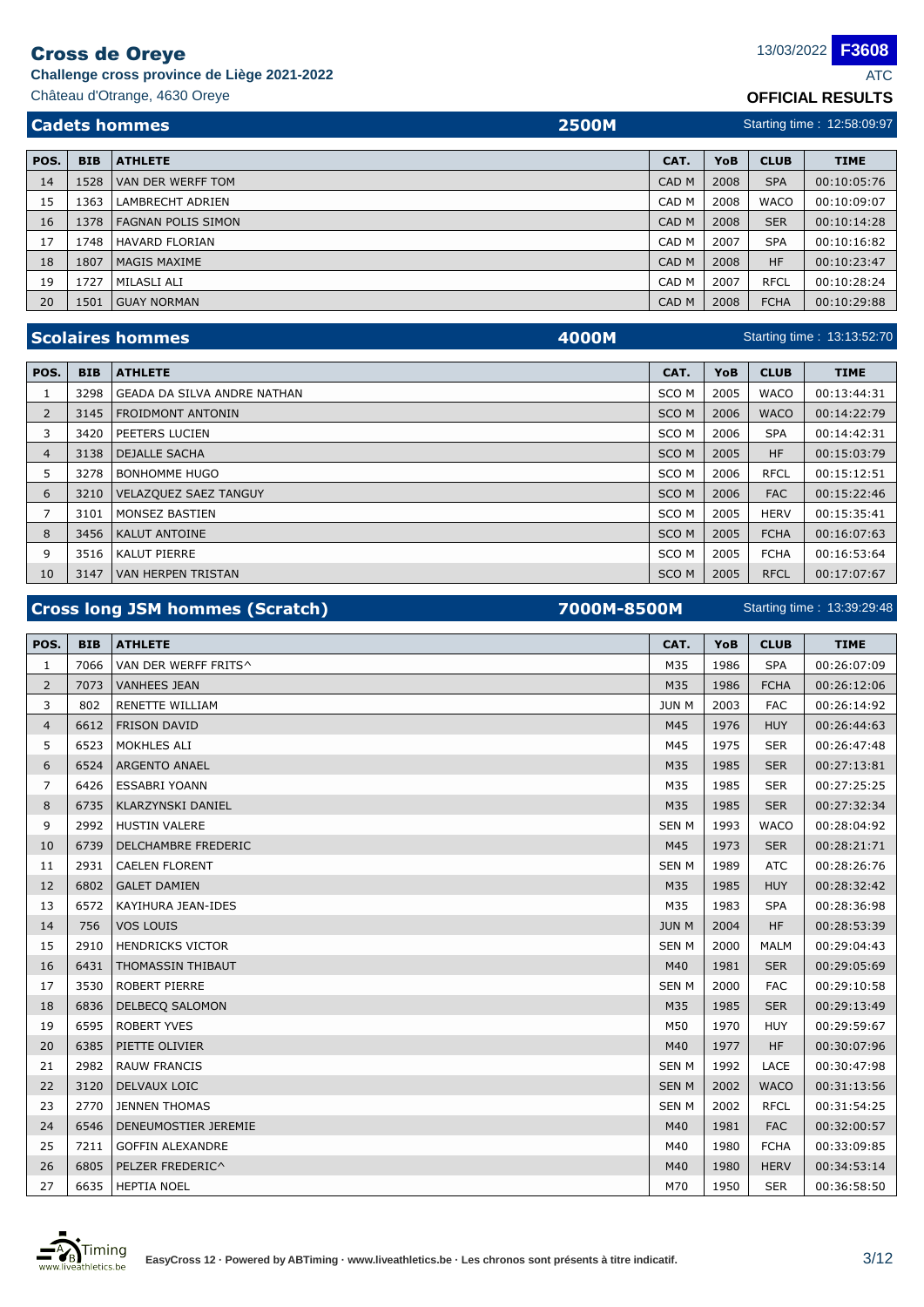**Challenge cross province de Liège 2021-2022** ATC

| <b>Cross long juniors hommes</b> | 7000M | Starting time : __:__:__:__ |
|----------------------------------|-------|-----------------------------|
| Château d'Otrange, 4630 Oreye    |       | <b>OFFICIAL RESULTS</b>     |
|                                  |       |                             |

| POS.     | <b>BIB</b> | <b>ATHLETE</b>  | CAT.         | <b>YoB</b> | <b>CLUB</b> | <b>TIME</b> |
|----------|------------|-----------------|--------------|------------|-------------|-------------|
|          | 802        | RENETTE WILLIAM | <b>JUN M</b> | 2003       | <b>FAC</b>  | 00:26:14:92 |
| <u>.</u> | 756        | VOS LOUIS       | <b>JUN M</b> | 2004       | HF          | 00:28:53:39 |

|                | <b>8500M</b><br><b>Cross long seniors hommes</b> |                         |              | Starting time : $\_\_\_\_\_\_\_\_\_\_\_\_\_\_\_\_\_\_\_\_\_\_$ |             |             |  |
|----------------|--------------------------------------------------|-------------------------|--------------|----------------------------------------------------------------|-------------|-------------|--|
|                |                                                  |                         |              |                                                                |             |             |  |
| POS.           | <b>BIB</b>                                       | <b>ATHLETE</b>          | CAT.         | <b>YoB</b>                                                     | <b>CLUB</b> | <b>TIME</b> |  |
|                | 2992                                             | <b>HUSTIN VALERE</b>    | SEN M        | 1993                                                           | <b>WACO</b> | 00:28:04:92 |  |
| $\overline{2}$ | 2931                                             | <b>CAELEN FLORENT</b>   | <b>SEN M</b> | 1989                                                           | ATC         | 00:28:26:76 |  |
| 3              | 2910                                             | <b>HENDRICKS VICTOR</b> | <b>SEN M</b> | 2000                                                           | MALM        | 00:29:04:43 |  |
| 4              | 3530                                             | <b>ROBERT PIERRE</b>    | <b>SEN M</b> | 2000                                                           | <b>FAC</b>  | 00:29:10:58 |  |
|                | 2982                                             | <b>RAUW FRANCIS</b>     | SEN M        | 1992                                                           | LACE        | 00:30:47:98 |  |
| 6              | 3120                                             | <b>DELVAUX LOIC</b>     | <b>SENM</b>  | 2002                                                           | <b>WACO</b> | 00:31:13:56 |  |
|                | 2770                                             | <b>JENNEN THOMAS</b>    | SEN M        | 2002                                                           | <b>RFCL</b> | 00:31:54:25 |  |

|                |            | <b>Cross long masters hommes</b><br><b>7000M</b> |      |      |             | Starting time : $\frac{1}{2}$ $\frac{1}{2}$ $\frac{1}{2}$ $\frac{1}{2}$ $\frac{1}{2}$ |
|----------------|------------|--------------------------------------------------|------|------|-------------|---------------------------------------------------------------------------------------|
| POS.           | <b>BIB</b> | <b>ATHLETE</b>                                   | CAT. | YoB  | <b>CLUB</b> | <b>TIME</b>                                                                           |
| 1              | 7066       | VAN DER WERFF FRITS^                             | M35  | 1986 | <b>SPA</b>  | 00:26:07:09                                                                           |
| $\overline{2}$ | 7073       | <b>VANHEES JEAN</b>                              | M35  | 1986 | <b>FCHA</b> | 00:26:12:06                                                                           |
| 3              | 6612       | <b>FRISON DAVID</b>                              | M45  | 1976 | <b>HUY</b>  | 00:26:44:63                                                                           |
| 4              | 6523       | MOKHLES ALI                                      | M45  | 1975 | <b>SER</b>  | 00:26:47:48                                                                           |
| 5              | 6524       | <b>ARGENTO ANAEL</b>                             | M35  | 1985 | <b>SER</b>  | 00:27:13:81                                                                           |
| 6              | 6426       | <b>ESSABRI YOANN</b>                             | M35  | 1985 | <b>SER</b>  | 00:27:25:25                                                                           |
| 7              | 6735       | <b>KLARZYNSKI DANIEL</b>                         | M35  | 1985 | <b>SER</b>  | 00:27:32:34                                                                           |
| 8              | 6739       | DELCHAMBRE FREDERIC                              | M45  | 1973 | <b>SER</b>  | 00:28:21:71                                                                           |
| 9              | 6802       | <b>GALET DAMIEN</b>                              | M35  | 1985 | <b>HUY</b>  | 00:28:32:42                                                                           |
| 10             | 6572       | <b>KAYIHURA JEAN-IDES</b>                        | M35  | 1983 | <b>SPA</b>  | 00:28:36:98                                                                           |
| 11             | 6431       | THOMASSIN THIBAUT                                | M40  | 1981 | <b>SER</b>  | 00:29:05:69                                                                           |
| 12             | 6836       | <b>DELBECQ SALOMON</b>                           | M35  | 1985 | <b>SER</b>  | 00:29:13:49                                                                           |
| 13             | 6595       | <b>ROBERT YVES</b>                               | M50  | 1970 | <b>HUY</b>  | 00:29:59:67                                                                           |
| 14             | 6385       | PIETTE OLIVIER                                   | M40  | 1977 | <b>HF</b>   | 00:30:07:96                                                                           |
| 15             | 6546       | DENEUMOSTIER JEREMIE                             | M40  | 1981 | <b>FAC</b>  | 00:32:00:57                                                                           |
| 16             | 7211       | <b>GOFFIN ALEXANDRE</b>                          | M40  | 1980 | <b>FCHA</b> | 00:33:09:85                                                                           |
| 17             | 6805       | PELZER FREDERIC^                                 | M40  | 1980 | <b>HERV</b> | 00:34:53:14                                                                           |
| 18             |            | 6635   HEPTIA NOEL                               | M70  | 1950 | <b>SER</b>  | 00:36:58:50                                                                           |

|                |            | Cross long Sco. + JSM dames (Scratch) | 3000M-4500M |                  | Starting time: 14:22:58:24 |             |             |  |
|----------------|------------|---------------------------------------|-------------|------------------|----------------------------|-------------|-------------|--|
| POS.           | <b>BIB</b> | <b>ATHLETE</b>                        |             | CAT.             | <b>YoB</b>                 | <b>CLUB</b> | <b>TIME</b> |  |
| 1              | 3518       | KOLL EMILIE                           |             | SCO F            | 2006                       | <b>HERV</b> | 00:11:23:69 |  |
| $\overline{2}$ | 3460       | <b>CIARCELLUTO</b><br><b>MARINE</b>   |             | SCO <sub>F</sub> | 2005                       | <b>SER</b>  | 00:12:42:81 |  |
| 3              | 3597       | MARTIN JULIETTE                       |             | SCO F            | 2006                       | HF.         | 00:13:00:99 |  |
| $\overline{4}$ | 3512       | <b>HALUT INES</b>                     |             | SCO <sub>F</sub> | 2006                       | <b>HUY</b>  | 00:13:18:76 |  |
| 5.             | 3616       | <b>HANSSEN ELOISE</b>                 |             | SCO F            | 2005                       | <b>RFCL</b> | 00:13:38:18 |  |
| 6              | 3463       | <b>MARCHAL ERYN</b>                   |             | SCO <sub>F</sub> | 2006                       | <b>HUY</b>  | 00:13:43:43 |  |
| 7              | 3527       | <b>DEPREZ LINE</b>                    |             | SCO F            | 2005                       | <b>FAC</b>  | 00:13:58:67 |  |
| 8              | 2339       | <b>COOSEMANS MARIE</b>                |             | <b>SENF</b>      | 1996                       | <b>SPA</b>  | 00:17:20:49 |  |
| 9              | 2505       | FRANCKART CORENTINE                   |             | <b>SENF</b>      | 2000                       | <b>WACO</b> | 00:17:25:44 |  |
| 10             | 2270       | <b>REUL JULIETTE</b>                  |             | <b>SENF</b>      | 2002                       | <b>RFCL</b> | 00:18:40:33 |  |
| 11             | 657        | <b>BINET AMANDINE</b>                 |             | <b>JUNF</b>      | 2004                       | <b>RFCL</b> | 00:18:52:91 |  |
| 12             | 2198       | <b>SCHEPPERS LEA</b>                  |             | <b>SENF</b>      | 1995                       | <b>HF</b>   | 00:19:01:97 |  |
| 13             | 3996       | WAGELMANS CLARISSE^                   |             | W45              | 1976                       | <b>RFCL</b> | 00:19:12:47 |  |
| 14             | 4041       | <b>DRESSEN LAURENCE</b>               |             | W45              | 1975                       | <b>FAC</b>  | 00:19:36:35 |  |
| 15             | 2236       | DUFOURNY MORGANE                      |             | <b>SENF</b>      | 1994                       | <b>SER</b>  | 00:19:39:35 |  |



**F3608**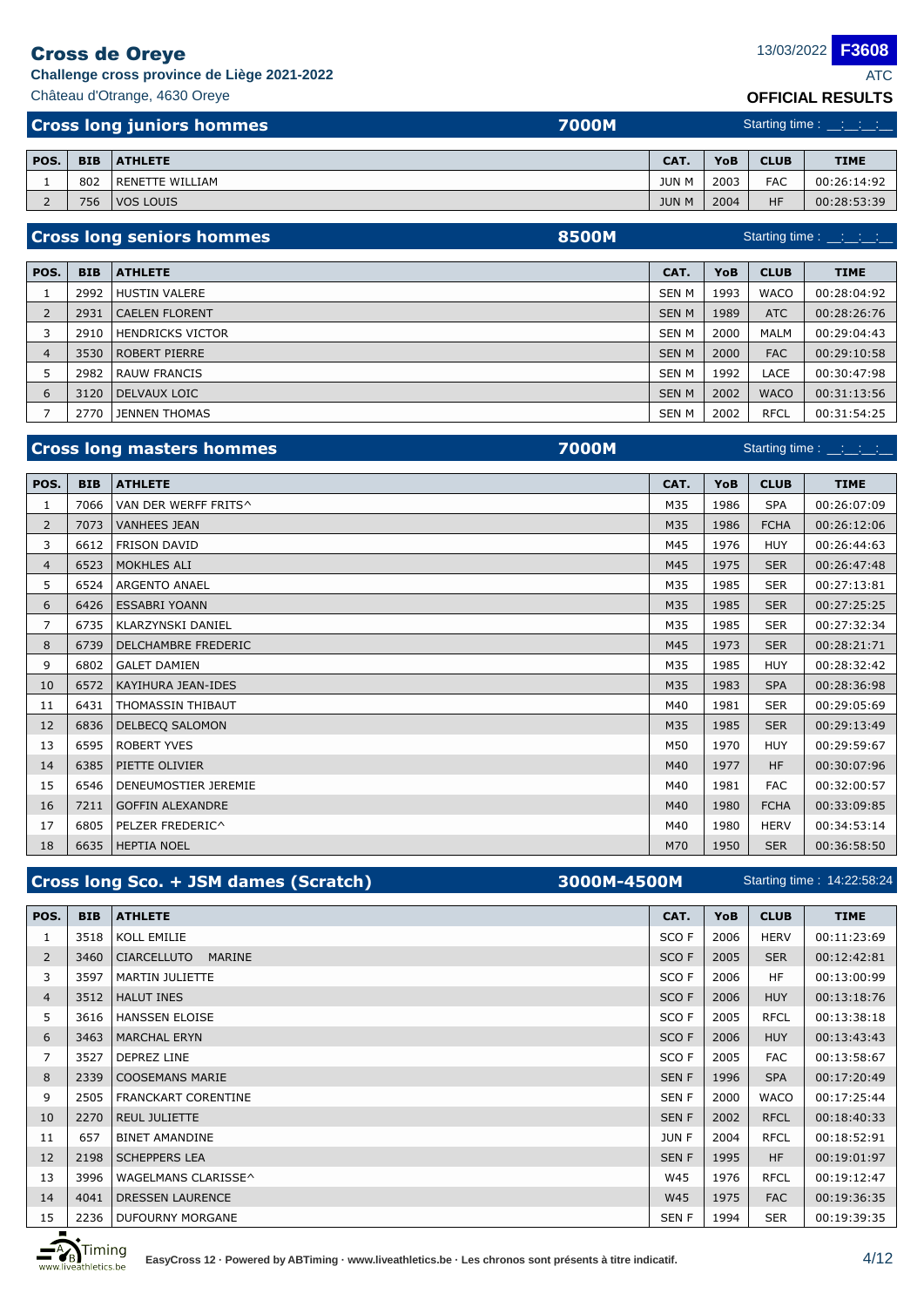**Challenge cross province de Liège 2021-2022** ATC

Château d'Otrange, 4630 Oreye **OFFICIAL RESULTS**

|      |            | Cross long Sco. + JSM dames (Scratch) | 3000M-4500M |              |      | Starting time: 14:22:58:24 |             |  |  |
|------|------------|---------------------------------------|-------------|--------------|------|----------------------------|-------------|--|--|
| POS. | <b>BIB</b> | <b>ATHLETE</b>                        |             | CAT.         | YoB  | <b>CLUB</b>                | <b>TIME</b> |  |  |
| 16   | 4025       | PHILIS LAMBRIRY^                      |             | <b>W45</b>   | 1973 | <b>RFCL</b>                | 00:19:43:93 |  |  |
| 17   | 4094       | <b>THONNARD SEVERINE</b>              |             | W35          | 1983 | HF                         | 00:20:13:02 |  |  |
| 18   | 2427       | ALLEPUZ FUSTER PAULA                  |             | <b>SENF</b>  | 1989 | <b>HUY</b>                 | 00:20:30:88 |  |  |
| 19   | 2252       | MOSTERT PAULINE                       |             | <b>SENF</b>  | 1997 | HF                         | 00:20:44:19 |  |  |
| 20   | 731        | KAYIHURA INES                         |             | <b>JUN F</b> | 2004 | <b>RFCL</b>                | 00:20:52:95 |  |  |
| 21   |            | 3990   DEJARDIN CHRISTELLE            |             | W45          | 1974 | <b>HUY</b>                 | 00:21:01:20 |  |  |

| 21 | 3990 | DEJARDIN CHRISTELLE  | <b>W45</b>   | 1974 | <b>HUY</b>  | 00:21:01:20 |
|----|------|----------------------|--------------|------|-------------|-------------|
| 22 | 587  | <b>LEMACHE FANNY</b> | <b>JUN F</b> | 2004 | <b>SER</b>  | 00:21:08:42 |
| 23 | 4068 | PIRSOUL AURELIE      | W35          | 1986 | <b>FCHA</b> | 00:21:27:00 |
| 24 | 2320 | SEIVERT VALENTINE^   | <b>SENF</b>  | 1989 | <b>RFCL</b> | 00:21:38:23 |
| 25 | 2214 | MARITANO ALICIA      | SEN F        | 2002 | HF          | 00:21:39:98 |
| 26 | 3901 | MAZZEI NATACHA^      | <b>W45</b>   | 1973 | <b>HERV</b> | 00:23:17:11 |
| 27 | 4061 | DOYEN MARIE-JEANNE   | W65          | 1955 | <b>FCHA</b> | 00:25:31:82 |

|                |            | <b>Scolaires dames</b><br>4500M     |       |            |             |             |
|----------------|------------|-------------------------------------|-------|------------|-------------|-------------|
|                |            |                                     |       |            |             |             |
| POS.           | <b>BIB</b> | <b>ATHLETE</b>                      | CAT.  | <b>YoB</b> | <b>CLUB</b> | <b>TIME</b> |
|                | 3518       | KOLL EMILIE                         | SCO F | 2006       | <b>HERV</b> | 00:11:23:69 |
| $\overline{2}$ | 3460       | <b>CIARCELLUTO</b><br><b>MARINE</b> | SCO F | 2005       | <b>SER</b>  | 00:12:42:81 |
|                | 3597       | MARTIN JULIETTE                     | SCO F | 2006       | <b>HF</b>   | 00:13:00:99 |
| 4              | 3512       | <b>HALUT INES</b>                   | SCO F | 2006       | <b>HUY</b>  | 00:13:18:76 |
| 5              | 3616       | <b>HANSSEN ELOISE</b>               | SCO F | 2005       | <b>RFCL</b> | 00:13:38:18 |
| 6              | 3463       | <b>MARCHAL ERYN</b>                 | SCO F | 2006       | <b>HUY</b>  | 00:13:43:43 |
|                | 3527       | <b>DEPREZ LINE</b>                  | SCO F | 2005       | <b>FAC</b>  | 00:13:58:67 |

|      |            | <b>Cross long juniores dames</b><br>3000M |             | Starting time : __:__:__:__ |             |             |
|------|------------|-------------------------------------------|-------------|-----------------------------|-------------|-------------|
| POS. | <b>BIB</b> | <b>ATHLETE</b>                            | CAT.        | YoB                         | <b>CLUB</b> | <b>TIME</b> |
|      | 657        | <b>BINET AMANDINE</b>                     | <b>JUNF</b> | 2004                        | <b>RFCL</b> | 00:18:52:91 |
|      | 731        | KAYIHURA INES                             | <b>JUNF</b> | 2004                        | <b>RFCL</b> | 00:20:52:95 |
|      | 587        | LEMACHE FANNY                             | <b>JUNF</b> | 2004                        | <b>SER</b>  | 00:21:08:42 |

| <b>4500M</b><br>Starting time : __:__:__:__       | <b>Cross long seniores dames</b> |                |
|---------------------------------------------------|----------------------------------|----------------|
| CAT.<br>YoB<br><b>CLUB</b><br><b>TIME</b>         | <b>BIB</b>                       | POS.           |
| 1996<br><b>SPA</b><br>SEN F<br>00:17:20:49        | 2339                             |                |
| 2000<br><b>SENF</b><br>00:17:25:44<br><b>WACO</b> | 2505                             | $\overline{2}$ |
| 2002<br><b>RFCL</b><br>00:18:40:33<br>SEN F       | 2270                             | 3              |
| <b>HF</b><br>00:19:01:97<br><b>SENF</b><br>1995   | 2198                             | $\overline{4}$ |
| 1994<br><b>SER</b><br>00:19:39:35<br>SEN F        | 2236                             | 5              |
| 1989<br><b>SENF</b><br><b>HUY</b><br>00:20:30:88  | 2427                             | 6              |
| <b>SENF</b><br><b>HF</b><br>1997<br>00:20:44:19   | 2252                             | $\overline{7}$ |
| <b>SENF</b><br>1989<br><b>RFCL</b><br>00:21:38:23 | 2320                             | 8              |
| <b>HF</b><br>00:21:39:98<br><b>SENF</b><br>2002   | 2214                             | 9              |
|                                                   |                                  |                |

|                |            | 4500M<br><b>Cross long masters dames</b> |            |            | Starting time $\frac{1}{1}$ $\frac{1}{1}$ $\frac{1}{1}$ $\frac{1}{1}$ $\frac{1}{1}$ |             |
|----------------|------------|------------------------------------------|------------|------------|-------------------------------------------------------------------------------------|-------------|
| POS.           | <b>BIB</b> | <b>ATHLETE</b>                           | CAT.       | <b>YoB</b> | <b>CLUB</b>                                                                         | <b>TIME</b> |
|                | 3996       | WAGELMANS CLARISSE^                      | W45        | 1976       | <b>RFCL</b>                                                                         | 00:19:12:47 |
| 2              | 4041       | <b>DRESSEN LAURENCE</b>                  | <b>W45</b> | 1975       | <b>FAC</b>                                                                          | 00:19:36:35 |
| 3              | 4025       | PHILIS LAMBRIRY^                         | W45        | 1973       | <b>RFCL</b>                                                                         | 00:19:43:93 |
| $\overline{4}$ | 4094       | <b>THONNARD SEVERINE</b>                 | W35        | 1983       | <b>HF</b>                                                                           | 00:20:13:02 |
| 5              | 3990       | <b>DEJARDIN CHRISTELLE</b>               | W45        | 1974       | <b>HUY</b>                                                                          | 00:21:01:20 |
| 6              | 4068       | PIRSOUL AURELIE                          | W35        | 1986       | <b>FCHA</b>                                                                         | 00:21:27:00 |
|                | 3901       | MAZZEI NATACHA^                          | W45        | 1973       | <b>HERV</b>                                                                         | 00:23:17:11 |

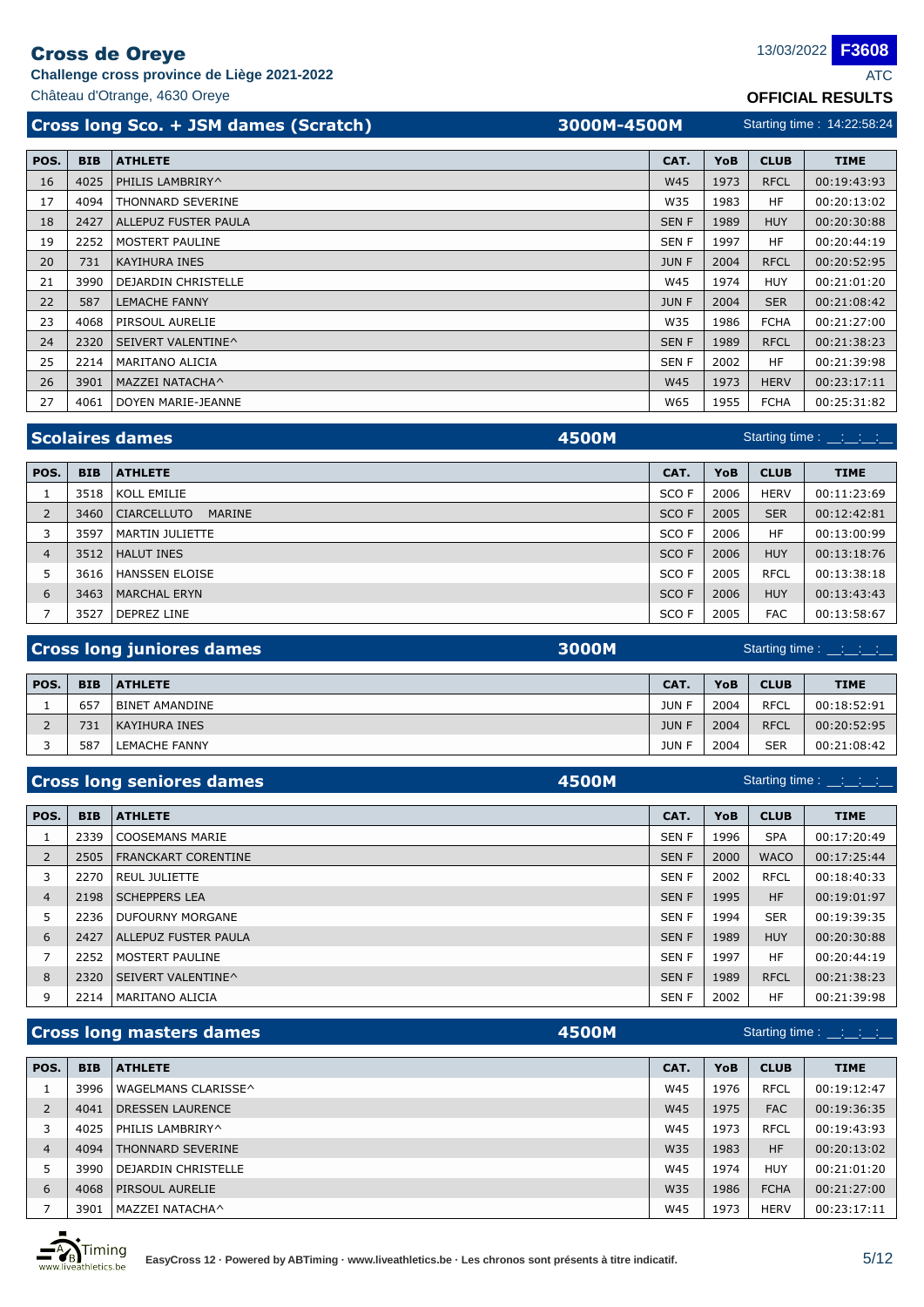**Challenge cross province de Liège 2021-2022** ATC

Château d'Otrange, 4630 Oreye **OFFICIAL RESULTS Cross long masters dames** 

|       | <u>ULLIUIALINLUULIU</u>                                                               |
|-------|---------------------------------------------------------------------------------------|
| 4500M | Starting time : $\frac{1}{2}$ $\frac{1}{2}$ $\frac{1}{2}$ $\frac{1}{2}$ $\frac{1}{2}$ |

| POS. | <b>BIB</b> | <b>ATHLETE</b>     | CAT. | YoB  | <b>CLUB</b> | <b>TIME</b> |
|------|------------|--------------------|------|------|-------------|-------------|
|      | 406.       | DOYEN MARIE-JEANNE | W65  | 1955 | <b>FCHA</b> | 00:25:31:82 |

|                |            | <b>Benjamines dames 2014</b><br><b>650M</b> |             |      |             | Starting time: 14:54:25:03 |
|----------------|------------|---------------------------------------------|-------------|------|-------------|----------------------------|
| POS.           | <b>BIB</b> | <b>ATHLETE</b>                              | CAT.        | YoB  | <b>CLUB</b> | <b>TIME</b>                |
|                |            |                                             |             |      |             |                            |
| Τ.             | 2162       | PIETTE LOUISE                               | <b>BENF</b> | 2014 | HF          | 00:02:58:25                |
| $\overline{2}$ | 2400       | <b>VANSTEEN EMY</b>                         | <b>BENF</b> | 2014 | <b>RFCL</b> | 00:02:59:33                |
| 3              | 2741       | <b>LOVENS ROMANE</b>                        | <b>BENF</b> | 2014 | <b>SPA</b>  | 00:03:01:53                |
| $\overline{4}$ | 2635       | NASDY SABRINA                               | <b>BENF</b> | 2014 | <b>RFCL</b> | 00:03:08:89                |
| 5              | 2163       | <b>HENROTTE LUCIE</b>                       | <b>BENF</b> | 2014 | <b>WACO</b> | 00:03:15:16                |
| 6              | 2306       | <b>GALET MARINE</b>                         | <b>BENF</b> | 2014 | <b>HUY</b>  | 00:03:22:37                |
|                | 2545       | RAEMACKERS JULIETTE                         | <b>BENF</b> | 2014 | <b>FCHA</b> | 00:03:35:10                |
| 8              | 2206       | <b>SULEAU EVA</b>                           | <b>BENF</b> | 2014 | <b>HUY</b>  | 00:03:39:64                |
| 9              | 2592       | DARDENNE LEANE                              | <b>BENF</b> | 2014 | <b>RFCL</b> | 00:03:49:14                |

## **Benjamines dames 2013 650M**

| POS.           | <b>BIB</b> | <b>ATHLETE</b>             | CAT.        | YoB  | <b>CLUB</b> | <b>TIME</b> |
|----------------|------------|----------------------------|-------------|------|-------------|-------------|
| 1              | 2168       | <b>BARBIER JULIA</b>       | <b>BENF</b> | 2013 | <b>SER</b>  | 00:02:46:18 |
| 2              | 2107       | <b>BOVY LISON</b>          | <b>BENF</b> | 2013 | <b>HERV</b> | 00:02:49:92 |
| 3              | 2101       | <b>JONARD CLEMENCE</b>     | <b>BENF</b> | 2013 | <b>HERV</b> | 00:02:50:92 |
| $\overline{4}$ | 2226       | <b>JACQUEMIN NINON</b>     | <b>BENF</b> | 2013 | <b>HF</b>   | 00:02:56:68 |
| 5              | 2249       | <b>COLLARD CLEMENCE</b>    | <b>BENF</b> | 2013 | <b>HERV</b> | 00:03:03:83 |
| 6              | 2626       | <b>USERSTAM ZOE</b>        | <b>BENF</b> | 2013 | <b>FCHA</b> | 00:03:06:74 |
| 7              | 2303       | <b>DUJARDIN ELZA</b>       | <b>BENF</b> | 2013 | <b>FCHA</b> | 00:03:08:35 |
| 8              | 2625       | <b>USERSTAM LILOU</b>      | <b>BENF</b> | 2013 | <b>FCHA</b> | 00:03:10:62 |
| 9              | 2182       | VAN DAMME SOFIA            | <b>BENF</b> | 2014 | <b>SER</b>  | 00:03:12:85 |
| 10             | 2405       | <b>SURINGS LOUANE</b>      | <b>BENF</b> | 2013 | <b>SPA</b>  | 00:03:14:19 |
| 11             | 2391       | POSTIAU CHLOE              | <b>BENF</b> | 2013 | <b>RFCL</b> | 00:03:16:08 |
| 12             | 2469       | <b>MASSON MAXYNE</b>       | <b>BENF</b> | 2013 | <b>FCHA</b> | 00:03:17:02 |
| 13             | 2668       | <b>LEGRAND ANAIS</b>       | <b>BENF</b> | 2013 | <b>HF</b>   | 00:03:21:91 |
| 14             | 2451       | <b>LATOUR ALICE</b>        | <b>BENF</b> | 2013 | <b>ATC</b>  | 00:03:25:14 |
| 15             | 2108       | <b>HOCK CLEMENCE</b>       | <b>BENF</b> | 2013 | <b>HERV</b> | 00:03:26:95 |
| 16             | 2302       | <b>TUCCITTO EVA</b>        | <b>BENF</b> | 2013 | <b>FCHA</b> | 00:03:28:42 |
| 17             | 2399       | <b>RESPEN VICTORIA</b>     | <b>BENF</b> | 2013 | <b>RFCL</b> | 00:03:29:99 |
| 18             | 2517       | <b>SMEETS ALIX</b>         | <b>BENF</b> | 2013 | <b>HF</b>   | 00:03:31:72 |
| 19             | 2210       | VIEIRA DA SILVA CHARLOTTE  | <b>BENF</b> | 2013 | <b>WACO</b> | 00:03:32:55 |
| 20             | 2670       | <b>DRION ELSA</b>          | <b>BENF</b> | 2013 | <b>RFCL</b> | 00:03:34:26 |
| 21             | 2298       | <b>BOURGUIGNON SIXTINE</b> | <b>BENF</b> | 2013 | <b>FCHA</b> | 00:03:37:09 |
| 22             | 2514       | DE BOECK LOU               | <b>BENF</b> | 2013 | <b>RFCL</b> | 00:03:37:93 |
| 23             | 2201       | PELZER CHARLOTTE           | <b>BENF</b> | 2013 | <b>HERV</b> | 00:03:39:24 |
| 24             | 2415       | RAMDANI NAILA              | <b>BENF</b> | 2013 | <b>LACE</b> | 00:03:40:20 |

## **Benjamins hommes 2014 650M**

| POS.           | <b>BIB</b> | <b>ATHLETE</b>         | CAT.         | YoB  | <b>CLUB</b> | <b>TIME</b> |
|----------------|------------|------------------------|--------------|------|-------------|-------------|
|                | 360        | <b>VOGTS LEO</b>       | BEN M        | 2014 | HF          | 00:02:51:23 |
| 2              | 422        | <b>ENGEL TIM</b>       | <b>BEN M</b> | 2014 | <b>HF</b>   | 00:02:52:39 |
| 3              | 191        | VAN EMELEN GAUTHIER    | BEN M        | 2014 | <b>HERV</b> | 00:02:55:66 |
| $\overline{4}$ | 75         | <b>GREGOIRE ARTHUR</b> | <b>BEN M</b> | 2014 | <b>HF</b>   | 00:02:57:63 |
| 5              | 1288       | MULLEM OSCAR           | BEN M        | 2014 | LACE        | 00:02:58:72 |
| 6              | 9902       | <b>FONTAINE JULES</b>  | <b>BEN M</b> | 2014 | <b>NA</b>   | 00:02:59:91 |
| 7              | 1127       | LARBALESTRIER MALO     | BEN M        | 2014 | HF          | 00:03:01:73 |
| 8              | 1204       | VAN DE VELDE LOUIS     | <b>BEN M</b> | 2014 | <b>FCHA</b> | 00:03:03:53 |

Timing thletics.be Starting time : 15:06:19:03

**F3608**

Starting time : 15:00:16:18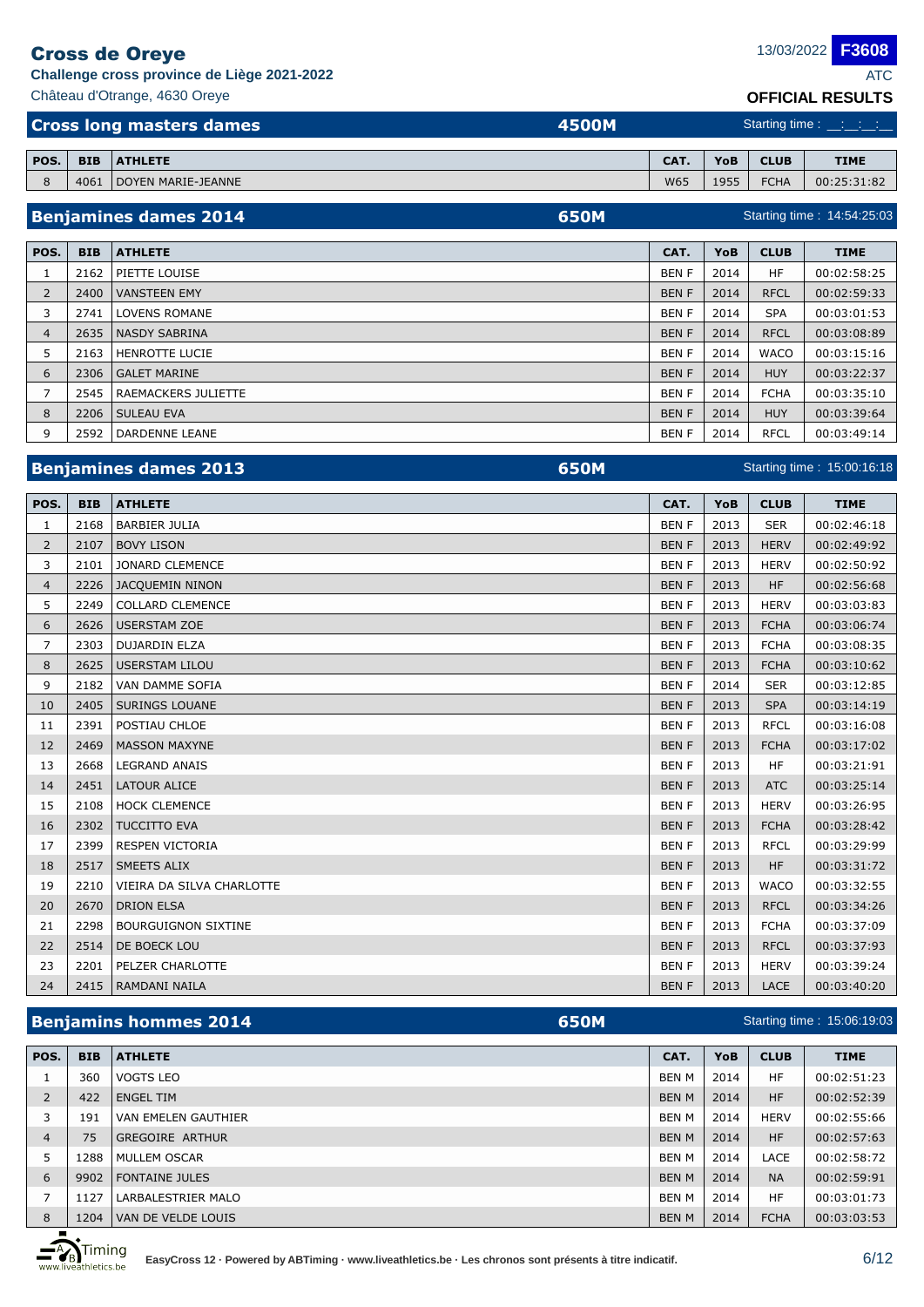## Cross de Oreye

**Challenge cross province de Liège 2021-2022** ATC

Château d'Otrange, 4630 Oreye **OFFICIAL RESULTS**

**F3608**

|      |            | <b>Benjamins hommes 2014</b><br><b>650M</b> |              |      |             | Starting time: 15:06:19:03 |
|------|------------|---------------------------------------------|--------------|------|-------------|----------------------------|
| POS. | <b>BIB</b> | <b>ATHLETE</b>                              | CAT.         | YoB  | <b>CLUB</b> | <b>TIME</b>                |
| 9    | 279        | <b>THAELS OSCAR</b>                         | <b>BEN M</b> | 2014 | <b>FCHA</b> | 00:03:05:33                |
| 10   | 101        | LE FORESTIER BASTIEN                        | <b>BEN M</b> | 2014 | <b>SER</b>  | 00:03:08:74                |
| 11   | 4          | <b>ROYEN NOAH</b>                           | <b>BEN M</b> | 2014 | <b>HERV</b> | 00:03:12:42                |
| 12   | 78         | ECHTERBILLE GUILLAUME                       | <b>BEN M</b> | 2014 | <b>WACO</b> | 00:03:13:73                |
| 13   | 542        | <b>GIBULA ARTHUR</b>                        | <b>BEN M</b> | 2014 | <b>RFCL</b> | 00:03:14:96                |
| 14   | 627        | <b>LIZEN OSCAR</b>                          | <b>BEN M</b> | 2014 | <b>WACO</b> | 00:03:15:98                |
| 15   | 97         | <b>GRANDJEAN ERWAN</b>                      | <b>BEN M</b> | 2014 | <b>SER</b>  | 00:03:17:67                |
| 16   | 209        | <b>FARACI ROMEO</b>                         | <b>BEN M</b> | 2014 | <b>ATC</b>  | 00:03:18:50                |
| 17   | 474        | <b>NIZET SIMON</b>                          | <b>BEN M</b> | 2014 | <b>WACO</b> | 00:03:19:86                |
| 18   | 80         | <b>DODEUR SACHA</b>                         | <b>BEN M</b> | 2014 | <b>WACO</b> | 00:03:20:91                |
| 19   | 292        | <b>QUALIZZA MARIUS</b>                      | <b>BEN M</b> | 2014 | <b>HERV</b> | 00:03:22:51                |
| 20   | 218        | DENEUMOSTIER JULIEN                         | <b>BEN M</b> | 2014 | <b>FAC</b>  | 00:03:24:02                |
| 21   | 572        | <b>BEAUJEAN CORENTIN</b>                    | <b>BEN M</b> | 2014 | <b>HF</b>   | 00:03:25:46                |
| 22   | 210        | <b>GUILLAUME MATHIS</b>                     | <b>BEN M</b> | 2014 | <b>ATC</b>  | 00:03:26:70                |
| 23   | 1258       | <b>HERMANS HUGO</b>                         | <b>BEN M</b> | 2014 | <b>HF</b>   | 00:03:27:51                |
| 24   | 144        | BELLAVIA-POLAK SAMUEL                       | <b>BEN M</b> | 2014 | <b>WACO</b> | 00:03:28:53                |
| 25   | 403        | <b>ART TIMOTHEE</b>                         | <b>BEN M</b> | 2014 | <b>RFCL</b> | 00:03:29:47                |
| 26   | 302        | <b>FRAITURE MALO</b>                        | <b>BEN M</b> | 2014 | <b>HF</b>   | 00:03:31:93                |
| 27   | 178        | <b>BEMELMANS MAXIME</b>                     | <b>BEN M</b> | 2014 | <b>SPA</b>  | 00:03:32:88                |
| 28   | 584        | <b>VERMEER JEDDAH</b>                       | <b>BEN M</b> | 2014 | <b>FCHA</b> | 00:03:33:79                |
| 29   | 409        | <b>OTE GABRIEL</b>                          | <b>BEN M</b> | 2014 | <b>RFCL</b> | 00:03:34:82                |
| 30   | 413        | PROES LUCAS                                 | <b>BEN M</b> | 2014 | <b>RFCL</b> | 00:03:36:38                |
| 31   | 668        | VANDORMAEL MAXIME                           | <b>BEN M</b> | 2014 | <b>RFCL</b> | 00:03:37:48                |
| 32   | 1274       | RODRIGUEZ DE LA CRUZ THIRY PEDRO            | <b>BEN M</b> | 2014 | <b>SER</b>  | 00:03:39:09                |
| 33   | 81         | <b>GENDARME ANTOINE</b>                     | <b>BEN M</b> | 2014 | <b>WACO</b> | 00:03:40:37                |
| 34   | 30         | DELBRUYERE ALEXIS                           | <b>BEN M</b> | 2014 | <b>HERV</b> | 00:03:43:14                |
| 35   | 9999       | ### CODE ILLISIBLE ! ###                    |              |      |             | 00:03:45:43                |

### **Benjamins hommes 2013 650M**

### Starting time : 15:12:14:38

| POS.           | <b>BIB</b> | <b>ATHLETE</b>            | CAT.         | YoB  | <b>CLUB</b> | <b>TIME</b> |
|----------------|------------|---------------------------|--------------|------|-------------|-------------|
| 1              | 606        | PIRE ALEXANDRE            | <b>BEN M</b> | 2013 | <b>FCHA</b> | 00:02:37:44 |
| 2              | 63         | <b>WERY ARTHUR</b>        | <b>BEN M</b> | 2013 | <b>ATC</b>  | 00:02:46:37 |
| 3              | 160        | <b>ERNES NATHANAEL</b>    | <b>BEN M</b> | 2013 | <b>RFCL</b> | 00:02:48:01 |
| $\overline{4}$ | 207        | <b>WAUTERS FELIX</b>      | <b>BEN M</b> | 2013 | <b>SPA</b>  | 00:02:49:08 |
| 5              | 120        | <b>DELGES ANTON</b>       | <b>BEN M</b> | 2013 | <b>RFCL</b> | 00:02:51:87 |
| 6              | 71         | <b>CORMAN GILLES</b>      | <b>BEN M</b> | 2013 | <b>HERV</b> | 00:02:53:07 |
| 7              | 655        | <b>URBANO TIAGO</b>       | <b>BEN M</b> | 2013 | <b>SPA</b>  | 00:02:54:83 |
| 8              | 100        | <b>JOHNEN CLOVIS</b>      | <b>BEN M</b> | 2013 | <b>SER</b>  | 00:02:56:35 |
| 9              | 1086       | <b>DEPAS JULES</b>        | <b>BEN M</b> | 2013 | <b>ATC</b>  | 00:02:57:54 |
| 10             | 289        | <b>DEVILLERS GABRIEL</b>  | <b>BEN M</b> | 2013 | <b>RFCL</b> | 00:02:58:90 |
| 11             | 634        | MAHOUDEAUX ISAAC          | <b>BEN M</b> | 2013 | <b>FCHA</b> | 00:03:01:28 |
| 12             | 287        | <b>GAUTHIER DELHOUGNE</b> | <b>BEN M</b> | 2013 | <b>HERV</b> | 00:03:02:00 |
| 13             | 51         | <b>GUIOT VICTOR</b>       | <b>BEN M</b> | 2013 | <b>ATC</b>  | 00:03:04:83 |
| 14             | 605        | PINCHART MATHIS           | <b>BEN M</b> | 2013 | <b>FCHA</b> | 00:03:06:13 |
| 15             | 9903       | <b>THYS JULES</b>         | <b>BEN M</b> | 2013 | <b>NA</b>   | 00:03:07:55 |
| 16             | 548        | <b>WARNIER SIMON</b>      | <b>BEN M</b> | 2013 | <b>HF</b>   | 00:03:08:84 |
| 17             | 148        | <b>BOUDROUZ LIOR</b>      | <b>BEN M</b> | 2013 | <b>WACO</b> | 00:03:09:63 |
| 18             | 79         | <b>LIBERT NICOLAS</b>     | <b>BEN M</b> | 2013 | <b>WACO</b> | 00:03:10:54 |
| 19             | 669        | <b>GUESSE BAPTISTE</b>    | <b>BEN M</b> | 2013 | <b>WACO</b> | 00:03:12:51 |
| 20             | 52         | <b>HATERT JUSTIN</b>      | <b>BEN M</b> | 2013 | <b>ATC</b>  | 00:03:13:61 |
| 21             | 997        | LEJACQUES CLEMENT         | <b>BEN M</b> | 2013 | <b>HERV</b> | 00:03:15:15 |
| 22             | 428        | <b>DENOEL MAXIME</b>      | <b>BEN M</b> | 2013 | <b>HERV</b> | 00:03:16:26 |

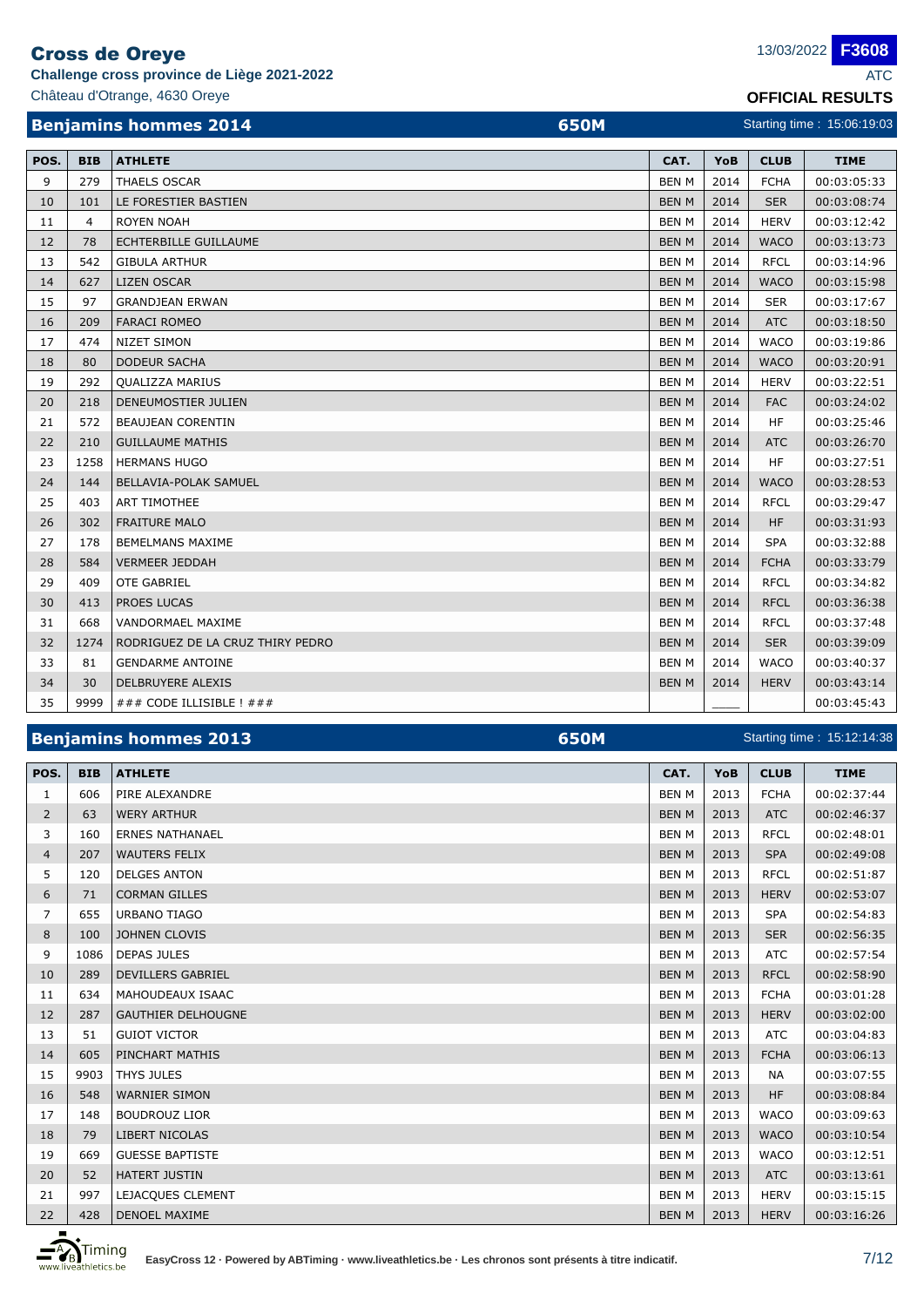**Challenge cross province de Liège 2021-2022** 

| <b>Beniamins hommes 2013</b>  | <b>650M</b> |
|-------------------------------|-------------|
| Château d'Otrange, 4630 Oreye |             |

**F3608**

Château d'Otrange, 4630 Oreye **OFFICIAL RESULTS** Starting time : 15:12:14:38

| POS. | <b>BIB</b> | <b>ATHLETE</b>            | CAT.         | YoB  | <b>CLUB</b> | <b>TIME</b> |
|------|------------|---------------------------|--------------|------|-------------|-------------|
| 23   | 272        | <b>HALLET CORENTIN</b>    | BEN M        | 2013 | <b>FCHA</b> | 00:03:17:25 |
| 24   | 1044       | PIETTE LOAN               | <b>BEN M</b> | 2013 | <b>SPA</b>  | 00:03:19:71 |
| 25   | 1159       | <b>ESSER NOAH</b>         | BEN M        | 2013 | LACE        | 00:03:20:77 |
| 26   | 411        | PINSART JULIEN            | <b>BEN M</b> | 2013 | <b>RFCL</b> | 00:03:21:85 |
| 27   | 87         | DEBATTICE ELI             | BEN M        | 2013 | <b>SER</b>  | 00:03:23:14 |
| 28   | 102        | MAINARDI ANTONIO          | <b>BEN M</b> | 2013 | <b>SER</b>  | 00:03:24:18 |
| 29   | 48         | JAEGERS ALEXANDRE         | BEN M        | 2013 | <b>HERV</b> | 00:03:25:48 |
| 30   | 189        | <b>NERRINCK ALEC</b>      | <b>BEN M</b> | 2013 | <b>HERV</b> | 00:03:26:31 |
| 31   | 281        | <b>LEGAN ELIOT</b>        | BEN M        | 2013 | <b>WACO</b> | 00:03:28:98 |
| 32   | 33         | <b>TANNIER ALOIS</b>      | <b>BEN M</b> | 2013 | <b>HERV</b> | 00:03:31:86 |
| 33   | 6          | <b>VERMEULEN FABIO</b>    | BEN M        | 2013 | <b>HERV</b> | 00:03:33:01 |
| 34   | 545        | <b>D'AMBROSIO RAPHAEL</b> | <b>BEN M</b> | 2013 | <b>SER</b>  | 00:03:34:07 |

|                |            | <b>Pupilles dames 2012</b><br><b>1000M</b> | Starting time: 15:19:00:04 |      |             |             |  |
|----------------|------------|--------------------------------------------|----------------------------|------|-------------|-------------|--|
| POS.           | <b>BIB</b> | <b>ATHLETE</b>                             | CAT.                       | YoB  | <b>CLUB</b> | <b>TIME</b> |  |
| 1              | 5621       | <b>COOLS ANAE</b>                          | PUP F                      | 2012 | <b>SPA</b>  | 00:04:14:22 |  |
| $\overline{2}$ | 5706       | <b>DANON LOLA</b>                          | PUP F                      | 2012 | <b>FCHA</b> | 00:04:21:52 |  |
| 3              | 5448       | <b>BRUYERE JULIE</b>                       | PUP F                      | 2012 | <b>MALM</b> | 00:04:22:45 |  |
| $\overline{4}$ | 5710       | <b>GILLIS PAULINE</b>                      | PUP F                      | 2012 | <b>FCHA</b> | 00:04:23:37 |  |
| 5              | 5688       | <b>FONTAINE NINON</b>                      | PUP F                      | 2012 | <b>HF</b>   | 00:04:27:60 |  |
| 6              | 5701       | <b>FRAITURE LIVIA</b>                      | PUP F                      | 2012 | <b>FCHA</b> | 00:04:28:64 |  |
| $\overline{7}$ | 4665       | <b>COECKELBERGHS MAELLE</b>                | PUP F                      | 2012 | <b>RCT</b>  | 00:04:30:02 |  |
| 8              | 5518       | <b>NUTAL EMMA</b>                          | PUP F                      | 2012 | <b>SER</b>  | 00:04:30:79 |  |
| 9              | 5942       | <b>DIALLO AISSATOU</b>                     | PUP F                      | 2012 | <b>HF</b>   | 00:04:32:71 |  |
| 10             | 5450       | <b>VASILEVSKI LAURA</b>                    | PUP F                      | 2012 | <b>MALM</b> | 00:04:36:74 |  |
| 11             | 5506       | <b>FAGNAN-POLIS CELINE</b>                 | PUP F                      | 2012 | <b>SER</b>  | 00:04:38:65 |  |
| 12             | 6145       | <b>LAABIDI RANIA</b>                       | PUP F                      | 2012 | <b>RFCL</b> | 00:04:41:64 |  |
| 13             | 5581       | ROUBERTIES MAELLYNE                        | PUP F                      | 2012 | <b>HF</b>   | 00:04:42:72 |  |
| 14             | 6039       | <b>CALLUT JULIETTE</b>                     | PUP F                      | 2012 | <b>FCHA</b> | 00:04:49:01 |  |
| 15             | 6161       | <b>DENIS MARION</b>                        | PUP F                      | 2012 | <b>SPA</b>  | 00:04:49:82 |  |
| 16             | 5983       | <b>KESER ELISE</b>                         | PUP F                      | 2012 | <b>RFCL</b> | 00:04:51:70 |  |
| 17             | 5703       | <b>DASSY CHARLINE</b>                      | PUP F                      | 2012 | <b>FCHA</b> | 00:04:54:79 |  |
| 18             | 5994       | <b>BECK CHLOE</b>                          | PUP F                      | 2012 | <b>HF</b>   | 00:04:55:70 |  |
| 19             | 5904       | <b>MAHMOUDI MEYSSA</b>                     | PUP F                      | 2012 | <b>FCHA</b> | 00:04:56:87 |  |
| 20             | 6165       | <b>STREEL ADELINE</b>                      | PUP F                      | 2012 | <b>WACO</b> | 00:04:57:93 |  |
| 21             | 3516       | <b>ARNOUT NORE</b>                         | PUP F                      | 2012 | <b>DCLA</b> | 00:05:01:06 |  |
| 22             | 6324       | <b>SCHMITZ CHERYL</b>                      | PUP F                      | 2012 | <b>LACE</b> | 00:05:03:10 |  |
| 23             | 5513       | LE FORESTIER LENA                          | PUP F                      | 2012 | <b>SER</b>  | 00:05:20:86 |  |

## **Pupilles dames 2011 1000M 1000M**

**BIB ATHLETE CAT. YoB CLUB TIME POS.** 6004 BEAUMAIKERS JULIETTE PUP F 2011 HERV 00:04:05:70 2 5492 GREGOIRE ELISE PUP F 2011 HF 00:04:08:41 5494 DEJON PERRINE PUP F 2011 WACO 00:04:12:62 4 5622 RICHARDY EMMA PUP F 2011 SPA 00:04:14:34 5699 DEMARET ALEXIA PUP F 2011 FCHA 00:04:15:90 5670 MOSTARD MILLA PUP F 2011 LACE 00:04:17:28 6017 KINET LILOU PUP F 2011 HERV 00:04:18:92 8 5879 DEMEZ LOUISE PUP F 2011 | HERV 00:04:20:25 5723 SCHAUS LEA PUP F 2011 SPA 00:04:24:21 6069 PLESCIA GIULIA PUP F 2011 SER 00:04:26:50



Starting time : 15:25:20:51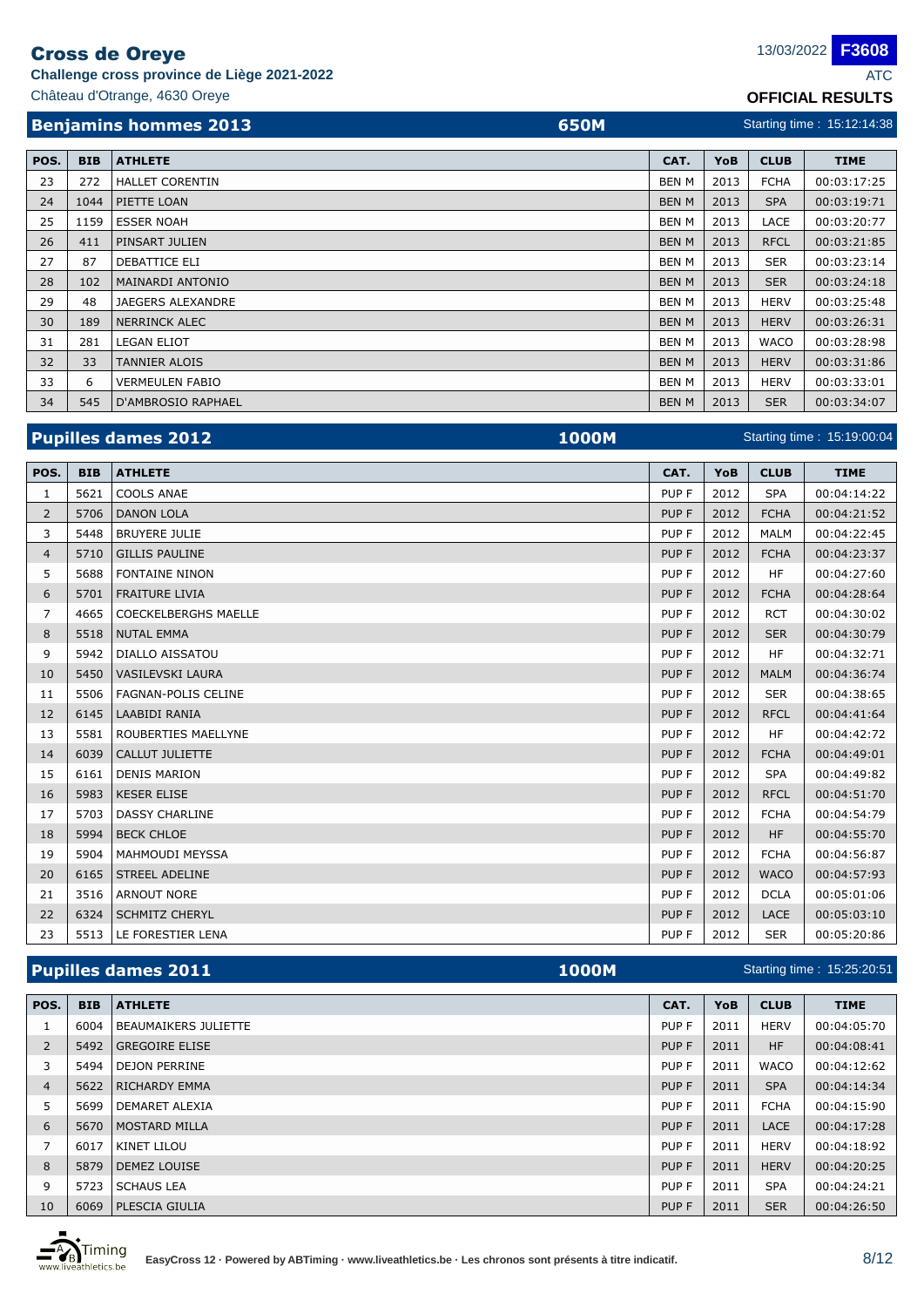**Challenge cross province de Liège 2021-2022** ATC

**F3608**

|      |            | Château d'Otrange, 4630 Oreye              | <b>OFFICIAL RESULTS</b> |      |             |                            |
|------|------------|--------------------------------------------|-------------------------|------|-------------|----------------------------|
|      |            | <b>Pupilles dames 2011</b><br><b>1000M</b> |                         |      |             | Starting time: 15:25:20:51 |
| POS. | <b>BIB</b> | <b>ATHLETE</b>                             | CAT.                    | YoB  | <b>CLUB</b> | <b>TIME</b>                |
| 11   | 6405       | EL BAKKALI NEYLA                           | PUP F                   | 2011 | <b>RFCL</b> | 00:04:29:95                |
| 12   | 6447       | <b>ECH CHYKHY LAYNA</b>                    | PUP F                   | 2011 | <b>RFCL</b> | 00:04:33:41                |
| 13   | 5495       | <b>GENDARME COLINE</b>                     | PUP <sub>F</sub>        | 2011 | <b>WACO</b> | 00:04:36:11                |
| 14   | 5967       | <b>CHRISTOPHE CHOE</b>                     | PUP F                   | 2011 | <b>HERV</b> | 00:04:38:05                |
| 15   | 5496       | <b>FROIDMONT ADELIE</b>                    | PUP <sub>F</sub>        | 2011 | <b>WACO</b> | 00:04:39:21                |
| 16   | 5789       | LECOO ODILE                                | PUP F                   | 2011 | <b>HF</b>   | 00:04:40:75                |
| 17   | 5937       | NICOLAI NOELIE                             | PUP F                   | 2011 | <b>HERV</b> | 00:04:42:15                |
| 18   | 5715       | <b>FRAIKIN AMBRE</b>                       | <b>PUPF</b>             | 2011 | <b>WACO</b> | 00:04:43:09                |
| 19   | 6293       | <b>CHEFNEUX MANON</b>                      | PUP <sub>F</sub>        | 2011 | <b>HERV</b> | 00:04:44:09                |
| 20   | 5519       | <b>PEDALINO ELENA</b>                      | PUP F                   | 2011 | <b>SER</b>  | 00:04:45:46                |
| 21   | 5764       | CALTABELLOTTA LOLA                         | PUP <sub>F</sub>        | 2011 | <b>SER</b>  | 00:04:46:99                |
| 22   | 6146       | <b>BIDAOUI LILIA</b>                       | <b>PUPF</b>             | 2011 | <b>RFCL</b> | 00:04:48:31                |
| 23   | 5430       | <b>BULTOT LOUISE</b>                       | PUP F                   | 2011 | <b>HERV</b> | 00:04:51:08                |
| 24   | 6010       | <b>CHEBIL LINA</b>                         | PUP F                   | 2011 | HF.         | 00:04:52:49                |
| 25   | 6044       | <b>RAEMACKERS LOUISE</b>                   | PUP F                   | 2011 | <b>FCHA</b> | 00:05:02:77                |
| 26   | 9906       | LOUSBERG LOUISA                            | PUP F                   | 2011 | <b>NA</b>   | 00:05:04:97                |
| 27   | 5713       | <b>HALLET CHLOE</b>                        | PUP F                   | 2011 | <b>FCHA</b> | 00:05:08:38                |
| 28   | 6063       | <b>LHOMME ALEXANDRA</b>                    | <b>PUPF</b>             | 2011 | <b>SER</b>  | 00:05:22:26                |
|      |            |                                            |                         |      |             |                            |

29 | 5551 | BELLAVIA-POLAK CHARLOTTE | PUP F | 2011 | WACO | 00:05:45:54 5638 DENEUMOSTIER LAURA PUP F 2011 FAC 00:05:49:55

| <b>Pupilles garçons 2012</b> | <b>1000M</b> | Starting time: 15:32:24:61 |  |
|------------------------------|--------------|----------------------------|--|
|------------------------------|--------------|----------------------------|--|

**BIB ATHLETE CAT. YoB CLUB TIME POS.** 2555 BRODEL TIM PUP M 2012 LACE 00:04:02:23 2739 BOURDON AXEL PUP M 2012 HERV 00:04:04:86 2567 JACQUEMIN GREGOIRE PUP M 2012 ATC 00:04:09:10 4 2806 HANNON ERBO **PUP M 2012 LACE 00:04:13:08**  3108 SLANGEN MARTIN PUP M 2012 RFCL 00:04:16:07 2630 JACQUIN THIBAUT PUP M 2012 SER 00:04:17:18 3059 DETALLE COLIN PUP M 2012 HERV 00:04:18:25 2948 VANSTEEN HUGO PUP M 2012 RFCL 00:04:19:46 2731 EVRARD ANTOINE PUP M 2012 SPA 00:04:20:74 2716 O'MEARA LIAM PUP M 2012 HF 00:04:28:42 11 3064 SAMMAR JOSHUA PUP M 2012 RFCL 00:04:30:61 2632 MORIMONT ANTOINE PUP M 2012 SER 00:04:31:71 3111 NGIRIMANA UWASE AXEL PUP M 2012 SER 00:04:33:02 2852 GUAY ALISTAIR PUP M 2012 FCHA 00:04:36:26 3408 ARGENTO LISANDRO PUP M 2012 SER 00:04:38:01 2708 HAUSMANN MAXIME PUP M 2012 HERV 00:04:42:18 17 2729 BEMELMANS LOUIS PUP M 2012 SPA 00:04:45:09 2860 NEIRINCK VICTOR PUP M 2012 FCHA 00:04:49:83 3237 ALBERT TOM PUP M 2012 RFCL 00:04:58:76 20 3327 GLOUDEN JULES 20 3327 GLOUDEN JULES 20 3327 GLOUDEN JULES 2012 RFCL 00:05:00:40 2947 TRINON TEO PUP M 2012 RFCL 00:05:03:92 22 3124 ECHCHEKHAR KAIS **PUP M 2012 HF 00:05:23:55** 23 3246 VANDORMAEL CLEMENT PUP M 2012 RFCL 00:05:27:90 2638 VAN DE WOUWER AYMERICK PUP M 2012 SER 00:05:29:46

| <b>Pupilles garçons 2011</b><br><b>1500M</b> |  |                    | Starting time: 15:39:59:21 |     |             |             |
|----------------------------------------------|--|--------------------|----------------------------|-----|-------------|-------------|
|                                              |  |                    |                            |     |             |             |
| POS.                                         |  | <b>BIB ATHLETE</b> | $CAT$ .                    | YoB | <b>CLUB</b> | <b>TIME</b> |

25 3170 ALAIMO NOAH PUP M 2012 ATC 00:06:12:50

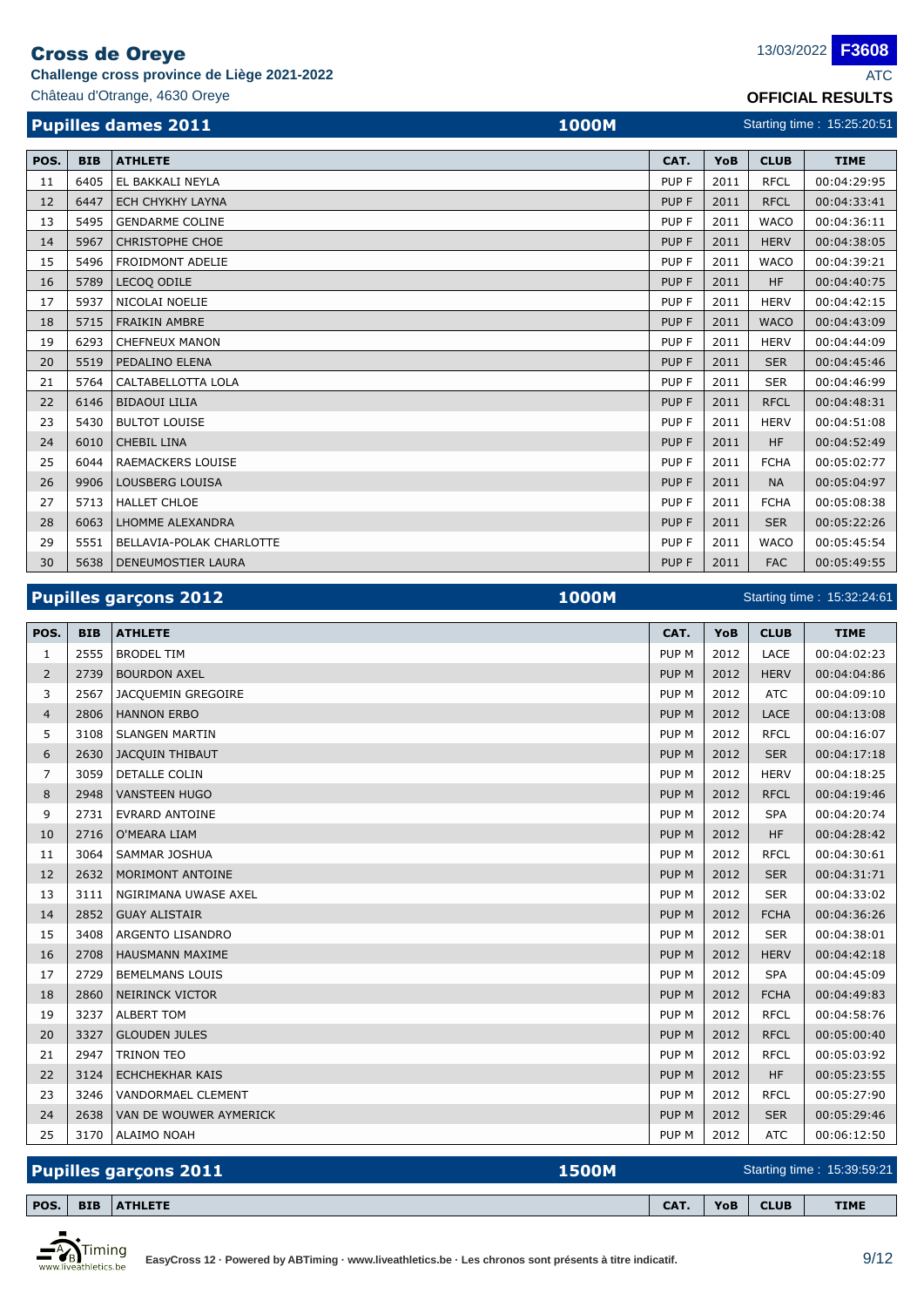**Challenge cross province de Liège 2021-2022** ATC

Château d'Otrange, 4630 Oreye **OFFICIAL RESULTS**

| <b>Pupilles garçons 2011</b><br><b>1500M</b> |               |                            |                  |       |              | Starting time: 15:39:59:21 |
|----------------------------------------------|---------------|----------------------------|------------------|-------|--------------|----------------------------|
| POS.                                         | <b>BIB</b>    | <b>ATHLETE</b>             | CAT.             | YoB   | <b>CLUB</b>  | <b>TIME</b>                |
| 1                                            | 2753          | SOLTANI SACHA              | PUP <sub>M</sub> | 2011  | <b>HERV</b>  | 00:03:50:92                |
| 2                                            | 3031          | <b>BASTIN SIMON</b>        | PUP <sub>M</sub> | 2011  | <b>HF</b>    | 00:03:56:13                |
| 3                                            | 3167          | PINCHART HUGO              | PUP <sub>M</sub> | 2011  | <b>FCHA</b>  | 00:03:59:93                |
| 4                                            | 2659          | LEVEQUE TOM                | PUP <sub>M</sub> | 2011  | <b>WACO</b>  | 00:04:01:37                |
| 5                                            | 2503          | JONARD MAXIME              | PUP <sub>M</sub> | 2011  | <b>HERV</b>  | 00:04:02:81                |
| 6                                            | 2607          | THYSEN MAXIME              | PUP <sub>M</sub> | 2011  | <b>WACO</b>  | 00:04:04:89                |
| $\overline{7}$                               | 2628          | <b>GILLOT LOUIS</b>        | PUP <sub>M</sub> | 2011  | <b>SER</b>   | 00:04:06:33                |
| 8                                            | 2722          | <b>MARPAUX QUENTIN</b>     | PUP <sub>M</sub> | 2011  | <b>WACO</b>  | 00:04:07:44                |
| 9                                            | 2730          | <b>BEMELMANS FELIX</b>     | PUP <sub>M</sub> | 2011  | <b>SPA</b>   | 00:04:09:24                |
| 10                                           | 2855          | <b>CAMMARATA EZIO</b>      | PUP <sub>M</sub> | 2011  | <b>FCHA</b>  | 00:04:14:26                |
| 11                                           | 2839          | PEREIRA MARTINEZ PABLO     | PUP <sub>M</sub> | 2011  | <b>SER</b>   | 00:04:18:81                |
| 12                                           | 3381          | <b>BIJGUILOU FADI</b>      | PUP <sub>M</sub> | 2011  | <b>HF</b>    | 00:04:20:21                |
| 13                                           | 2870          | <b>COTTIN MAXIME</b>       | PUP <sub>M</sub> | 2011  | <b>RFCL</b>  | 00:04:21:46                |
| 14                                           | 2606          | <b>HENROTTE HUGO</b>       | PUP <sub>M</sub> | 2011  | <b>WACO</b>  | 00:04:24:09                |
| 15                                           | 3163          | <b>FAMEREE ARTHUR</b>      | PUP <sub>M</sub> | 2011  | <b>FCHA</b>  | 00:04:26:53                |
| 16                                           | 2991          | <b>CLAUDE MATT</b>         | PUP <sub>M</sub> | 2011  | <b>HF</b>    | 00:04:28:44                |
| 17                                           | 2917          | <b>ROSA HUGO</b>           | PUP <sub>M</sub> | 2011  | HF           | 00:04:31:79                |
| 18                                           | 2609          | MOXHET MARTINIEN           | PUP <sub>M</sub> | 2011  | <b>RFCL</b>  | 00:04:33:57                |
| 19                                           | 2604          | DUINSLAEGER WILLIAM        | PUP <sub>M</sub> | 2011  | <b>WACO</b>  | 00:04:35:44                |
| 20                                           | 2740          | <b>NERRINCK ETHAN</b>      | PUP <sub>M</sub> | 2011  | <b>HERV</b>  | 00:04:37:52                |
| 21                                           | 2566          | <b>BIGOT EMILE</b>         | PUP <sub>M</sub> | 2011  | <b>ATC</b>   | 00:04:39:21                |
| 22                                           | 2620          | <b>DETHIER ARTHUR</b>      | PUP <sub>M</sub> | 2011  | <b>SER</b>   | 00:04:42:13                |
| 23                                           | 3068          | JASPAR ALEXANDRE           | PUP <sub>M</sub> | 2011  | <b>HF</b>    | 00:04:44:05                |
| 24                                           | 2636          | RODRIGUEZ DE LA CRUZ DIEGO | PUP <sub>M</sub> | 2011  | <b>SER</b>   | 00:04:45:35                |
| 25                                           | 2605          | <b>FRAITURE ANTOINE</b>    | PUP <sub>M</sub> | 2011  | <b>WACO</b>  | 00:04:53:13                |
| $\sim$                                       | $\frac{1}{2}$ | 14.778188777711777         | min A            | 20.44 | $\mathbf{r}$ | 0.001525                   |

| Minimes dames 2010<br><b>1500M</b> |      |                         |       | Starting time: 15:46:01:36 |             |             |  |
|------------------------------------|------|-------------------------|-------|----------------------------|-------------|-------------|--|
| 29                                 | 2568 | <b>GILLARD ROMAIN</b>   | PUP M | 2011                       | <b>ATC</b>  | 00:05:26:18 |  |
|                                    |      |                         |       |                            |             |             |  |
| 28                                 | 2846 | <b>THAELS CHARLIE</b>   | PUP M | 2011                       | <b>FCHA</b> | 00:05:22:49 |  |
| 27                                 | 2751 | <b>GALLO JULES</b>      | PUP M | 2011                       | <b>HERV</b> | 00:04:58:03 |  |
| 26                                 | 3060 | WINANT JULES            | PUP M | 2011                       | <b>HERV</b> | 00:04:56:58 |  |
| 25                                 |      | 2605   FRAITURE ANTOINE | PUP M | 2011                       | WACO        | 00:04:53:13 |  |

| POS.           | <b>BIB</b> | <b>ATHLETE</b>           | CAT.  | YoB  | <b>CLUB</b> | <b>TIME</b> |
|----------------|------------|--------------------------|-------|------|-------------|-------------|
| $\mathbf{1}$   | 8875       | VAN DER WERFF EVA        | MIN F | 2010 | <b>SPA</b>  | 00:05:40:31 |
| $\overline{2}$ | 8834       | <b>COLLIGNON LUCIE</b>   | MIN F | 2010 | <b>FCHA</b> | 00:05:53:63 |
| 3              | 8853       | <b>TUCCITTO ELISA</b>    | MIN F | 2010 | <b>FCHA</b> | 00:05:56:66 |
| 4              | 8837       | <b>KEMPINAIRE FLAVIE</b> | MIN F | 2010 | <b>FCHA</b> | 00:06:00:23 |
| 5              | 9087       | KITOKO KIMYA ZAWIYA      | MIN F | 2010 | <b>HF</b>   | 00:06:02:84 |
| 6              | 9024       | <b>NASDY SAMIA</b>       | MIN F | 2010 | <b>RFCL</b> | 00:06:05:66 |
| 7              | 8707       | PEELEN CAMILLE           | MIN F | 2010 | HF.         | 00:06:07:70 |
| 8              | 8596       | PIETTE MAE               | MIN F | 2010 | <b>HF</b>   | 00:06:15:84 |
| 9              | 8843       | <b>FRAITURE LOISE</b>    | MIN F | 2010 | <b>FCHA</b> | 00:06:22:24 |
| 10             | 8586       | <b>TAETER EVA</b>        | MIN F | 2010 | <b>HERV</b> | 00:06:23:69 |
| 11             | 9247       | EL KHADRI INES           | MIN F | 2010 | <b>RFCL</b> | 00:06:27:36 |
| 12             | 8755       | <b>GEHLEN ELLA</b>       | MIN F | 2010 | <b>WACO</b> | 00:06:32:07 |
| 13             | 8575       | <b>FRYNS DANA</b>        | MIN F | 2010 | LACE        | 00:06:35:22 |
| 14             | 9084       | <b>NOA FASSIN</b>        | MIN F | 2010 | <b>HF</b>   | 00:06:57:56 |
| 15             | 9153       | <b>CARMANS MARIE</b>     | MIN F | 2010 | <b>FCHA</b> | 00:06:58:79 |
| 16             | 8574       | <b>FRYNS CELINA</b>      | MIN F | 2010 | <b>LACE</b> | 00:07:04:03 |
| 17             | 8625       | VAN DAMME ELENA          | MIN F | 2010 | <b>SER</b>  | 00:07:05:43 |
| 18             | 9135       | <b>FRISON KLARA</b>      | MIN F | 2010 | <b>HUY</b>  | 00:07:07:68 |
| 19             | 8839       | <b>CHATELAIN LUCIE</b>   | MIN F | 2010 | <b>FCHA</b> | 00:07:11:45 |
| 20             | 9497       | <b>JACOB MORGAN</b>      | MIN F | 2010 | <b>HF</b>   | 00:07:12:92 |

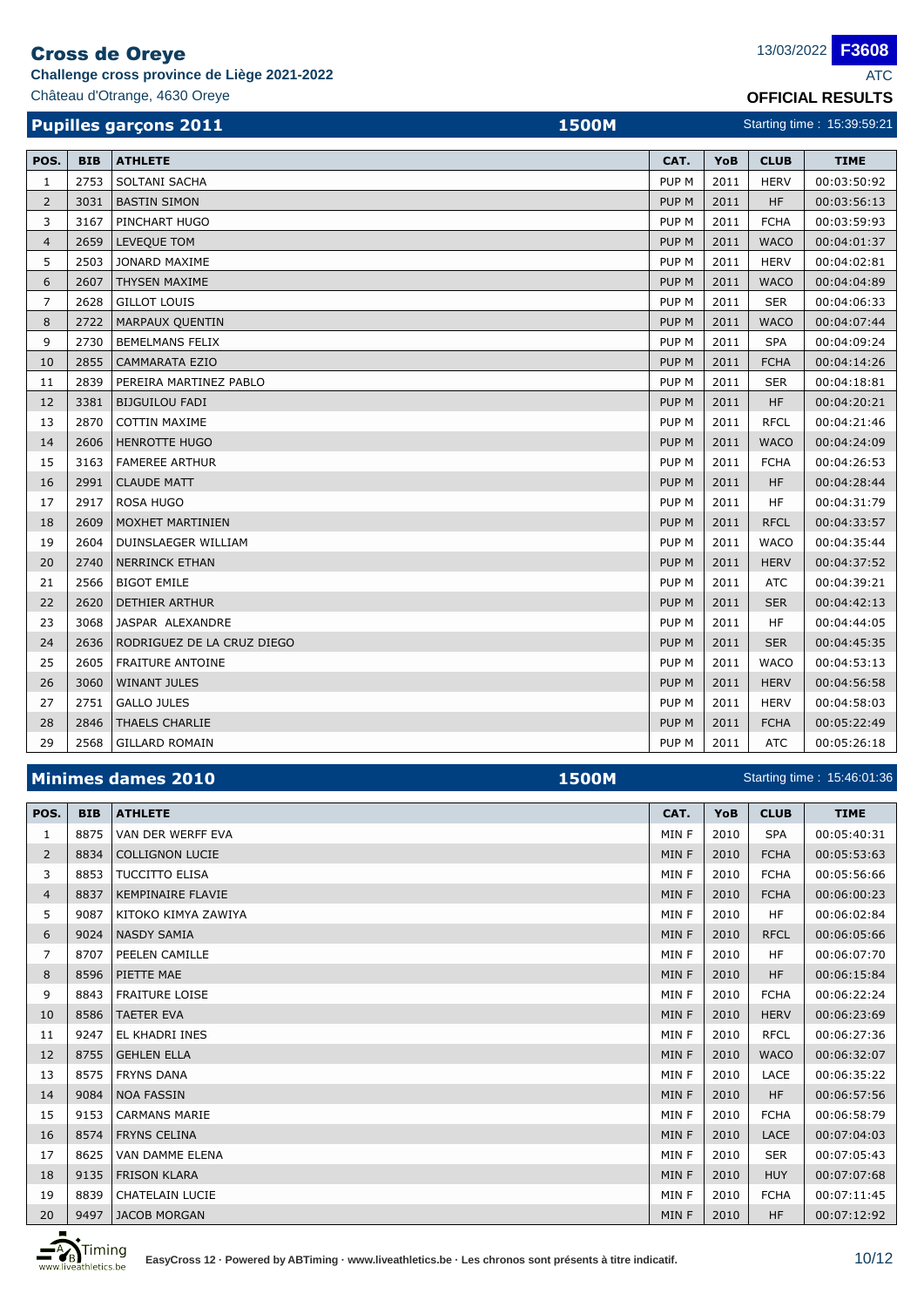**Challenge cross province de Liège 2021-2022** ATC

Château d'Otrange, 4630 Oreye **OFFICIAL RESULTS**

Starting time : 15:56:01:23

**F3608**

|      | Minimes dames 2010<br><b>1500M</b> |                      |       | Starting time: 15:46:01:36 |             |             |  |  |
|------|------------------------------------|----------------------|-------|----------------------------|-------------|-------------|--|--|
| POS. | <b>BIB</b>                         | <b>ATHLETE</b>       | CAT.  | YoB                        | <b>CLUB</b> | <b>TIME</b> |  |  |
| 21   | 8968                               | <b>POSTIAU LUCIE</b> | MIN F | 2010                       | <b>RFCL</b> | 00:07:14:66 |  |  |
| 22   | 9158                               | <b>VERMEER SISKA</b> | MIN F | 2010                       | <b>FCHA</b> | 00:07:16:19 |  |  |
| 23   | 8693                               | <b>DOCKIER MANON</b> | MIN F | 2010                       | <b>RFCL</b> | 00:07:43:29 |  |  |

## **Minimes dames 2009 1500M 1500M**

| POS.           | <b>BIB</b> | <b>ATHLETE</b>            | CAT.  | YoB  | <b>CLUB</b> | <b>TIME</b> |
|----------------|------------|---------------------------|-------|------|-------------|-------------|
| 1              | 8643       | LEPOINT SOLENE            | MIN F | 2009 | <b>RFCL</b> | 00:05:51:09 |
| $\overline{2}$ | 8797       | <b>GABRIEL JUSTINE</b>    | MIN F | 2009 | <b>HF</b>   | 00:05:55:87 |
| 3              | 8595       | <b>BARTHOLOME AUDE</b>    | MIN F | 2009 | <b>HF</b>   | 00:06:04:54 |
| 4              | 9155       | PINCHART MAELLE           | MIN F | 2009 | <b>FCHA</b> | 00:06:07:06 |
| 5              | 9319       | <b>JASPAR CAMILLE</b>     | MIN F | 2009 | <b>FCHA</b> | 00:06:09:20 |
| 6              | 8687       | <b>THYS CAMILLE</b>       | MIN F | 2009 | <b>HERV</b> | 00:06:11:53 |
| 7              | 9077       | NICOLAI FLAVIE            | MIN F | 2009 | <b>HERV</b> | 00:06:17:93 |
| 8              | 8619       | <b>KETTELS NELL</b>       | MIN F | 2009 | <b>SER</b>  | 00:06:19:93 |
| 9              | 8858       | <b>LHOMME CLARA</b>       | MIN F | 2009 | <b>FCHA</b> | 00:06:22:76 |
| 10             | 8508       | <b>GREATTI ANNA</b>       | MIN F | 2009 | <b>HERV</b> | 00:06:27:07 |
| 11             | 9023       | <b>GOFFINET LISON</b>     | MIN F | 2009 | <b>HF</b>   | 00:06:28:21 |
| 12             | 9083       | <b>DIALLO OUSMANE</b>     | MIN F | 2009 | <b>HF</b>   | 00:06:30:60 |
| 13             | 8836       | <b>FRYNS JULIETTE</b>     | MIN F | 2009 | <b>FCHA</b> | 00:06:34:88 |
| 14             | 8611       | <b>RASQUAIN NELL</b>      | MIN F | 2009 | <b>HUY</b>  | 00:06:42:56 |
| 15             | 8728       | <b>TOFFOLI LUCIE</b>      | MIN F | 2009 | <b>HUY</b>  | 00:06:44:03 |
| 16             | 9063       | <b>PARMENTIER ESTELLE</b> | MIN F | 2009 | <b>HF</b>   | 00:06:44:97 |
| 17             | 8501       | <b>BULTOT JULIETTE</b>    | MIN F | 2009 | <b>HERV</b> | 00:06:54:93 |
| 18             | 8606       | <b>CHARLIER MADELEINE</b> | MIN F | 2009 | <b>SER</b>  | 00:06:56:13 |
| 19             | 8860       | NEIRINCK VIOLETTE         | MIN F | 2009 | <b>FCHA</b> | 00:06:59:15 |
| 20             | 7688       | <b>DESMECHT JULIANE</b>   | MIN F | 2009 | <b>HERV</b> | 00:07:00:67 |
| 21             | 8550       | <b>DEWALQUE EMMA</b>      | MIN F | 2009 | <b>MALM</b> | 00:07:17:87 |
| 22             | 8897       | <b>CORDONNIER LEA</b>     | MIN F | 2009 | <b>MALM</b> | 00:07:29:81 |
| 23             | 8767       | MARITANO CORALINE         | MIN F | 2009 | <b>HF</b>   | 00:07:54:59 |

| Minimes garçons 2010<br><b>1500M</b> |            |                          |              |      |             | Starting time: 16:04:33:96 |
|--------------------------------------|------------|--------------------------|--------------|------|-------------|----------------------------|
| POS.                                 | <b>BIB</b> | <b>ATHLETE</b>           | CAT.         | YoB  | <b>CLUB</b> | <b>TIME</b>                |
| $\mathbf{1}$                         | 6139       | <b>PARENT TIM</b>        | MIN M        | 2010 | <b>FCHA</b> | 00:05:29:35                |
| $\overline{2}$                       | 6122       | <b>GUAY JEREMY</b>       | <b>MIN M</b> | 2010 | <b>FCHA</b> | 00:05:38:46                |
| 3                                    | 6396       | <b>CLOSE YANIS</b>       | MIN M        | 2010 | <b>HF</b>   | 00:05:39:99                |
| $\overline{4}$                       | 5885       | <b>DODEUR ALEXIS</b>     | <b>MIN M</b> | 2010 | <b>WACO</b> | 00:05:42:20                |
| 5                                    | 6002       | JACQUEMIN DIEGO          | MIN M        | 2010 | <b>HF</b>   | 00:05:44:91                |
| 6                                    | 6007       | <b>DELCHAMBRE ADRIEN</b> | <b>MIN M</b> | 2010 | <b>HF</b>   | 00:05:48:43                |
| 7                                    | 5803       | <b>WERTZ VALENTIN</b>    | MIN M        | 2010 | <b>HERV</b> | 00:06:03:03                |
| 8                                    | 6172       | <b>SIMON ANTOINE</b>     | <b>MIN M</b> | 2010 | <b>SPA</b>  | 00:06:03:99                |
| 9                                    | 5915       | <b>MORIMONT MAXIME</b>   | MIN M        | 2010 | <b>SER</b>  | 00:06:08:11                |
| 10                                   | 6046       | NERINX LOUIS             | <b>MIN M</b> | 2010 | <b>SER</b>  | 00:06:11:78                |
| 11                                   | 6329       | <b>DOMINICZAK SULLY</b>  | MIN M        | 2010 | <b>WACO</b> | 00:06:14:02                |
| 12                                   | 6541       | <b>DENIS SIMON</b>       | <b>MIN M</b> | 2010 | <b>SPA</b>  | 00:06:16:64                |
| 13                                   | 6259       | PINSART MARTIN           | MIN M        | 2010 | <b>RFCL</b> | 00:06:38:51                |
| 14                                   | 6029       | <b>COLLARD BAPTISTE</b>  | <b>MIN M</b> | 2010 | <b>HERV</b> | 00:06:49:68                |
| 15                                   | 6621       | <b>JOIRIS NAO</b>        | MIN M        | 2010 | <b>RFCL</b> | 00:06:51:49                |
| 16                                   | 6358       | <b>DRION VICTOR</b>      | <b>MIN M</b> | 2010 | <b>RFCL</b> | 00:06:52:97                |
| 17                                   | 5833       | <b>SCHAUS GUILLAUME</b>  | MIN M        | 2010 | <b>HERV</b> | 00:07:00:82                |
| 18                                   | 6133       | <b>FRANCOIS MAXIME</b>   | MIN M        | 2010 | <b>FCHA</b> | 00:07:19:70                |
| 19                                   |            | 6126   THAELS ALIX       | MIN M        | 2010 | <b>FCHA</b> | 00:07:42:20                |